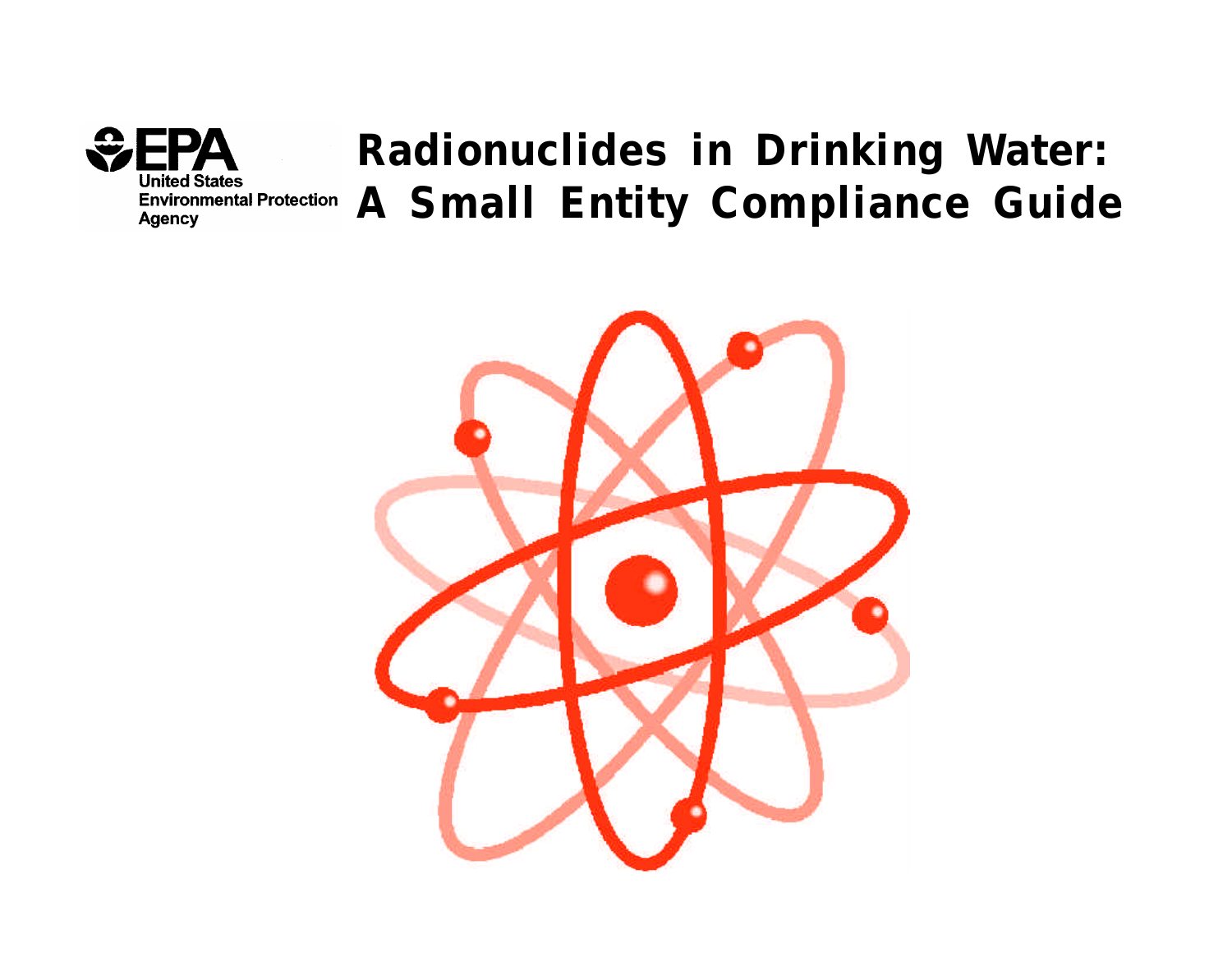### Office of Ground Water and Drinking Water

(4606M)

EPA 815-R-02-001

www.epa.gov/safewater

February 2002

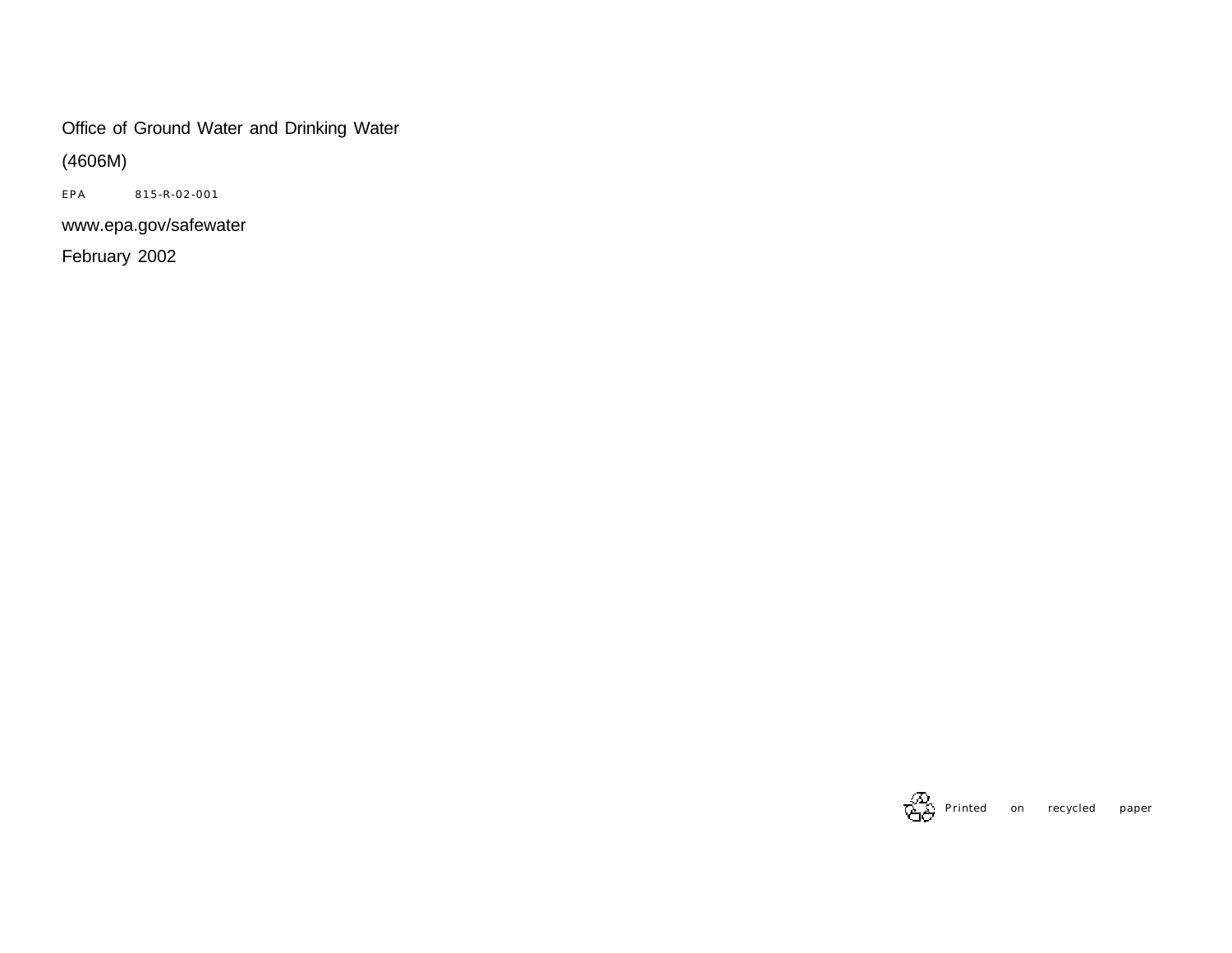### **Contents**

### **NOTICE**

This guide was prepared pursuant to section 212 of the Small Business Regulatory Enforcement Fairness Act of 1996 ("SBREFA"), Pub. L. 104-121. THIS DOCUMENT IS NOT INTENDED, NOR CAN IT BE RELIED UPON, TO CREATE ANY RIGHTS ENFORCEABLE BY ANY PARTY IN LITIGATION WITH THE UNITED STATES. The statements in this document are intended solely as guidance to aid you in complying with the Radionuclides Rule (65 FR 76708-76753). While the guidance contained in this document may assist you, the public, and State and federal regulators in applying regulatory requirements, the guidance is not a substitute for those legal requirements; nor is it a regulation itself. Thus it does not impose any legally binding requirements on any party, including EPA, States, or the regulated community. In any civil or administrative action against a small business, small government or small non-profit organization for a violation of the Radionuclides Rule, the content of this guide may be considered as evidence of the reasonableness or appropriateness of proposed fines, penalties or damages. EPA may decide to revise this guide without public notice to reflect changes in EPA's approach to implementing the Radionuclides Rule or to clarify and update the text. To determine whether EPA has revised this guide and/or obtain copies, contact the Safe Drinking Water Hotline at 1-800-426-4791.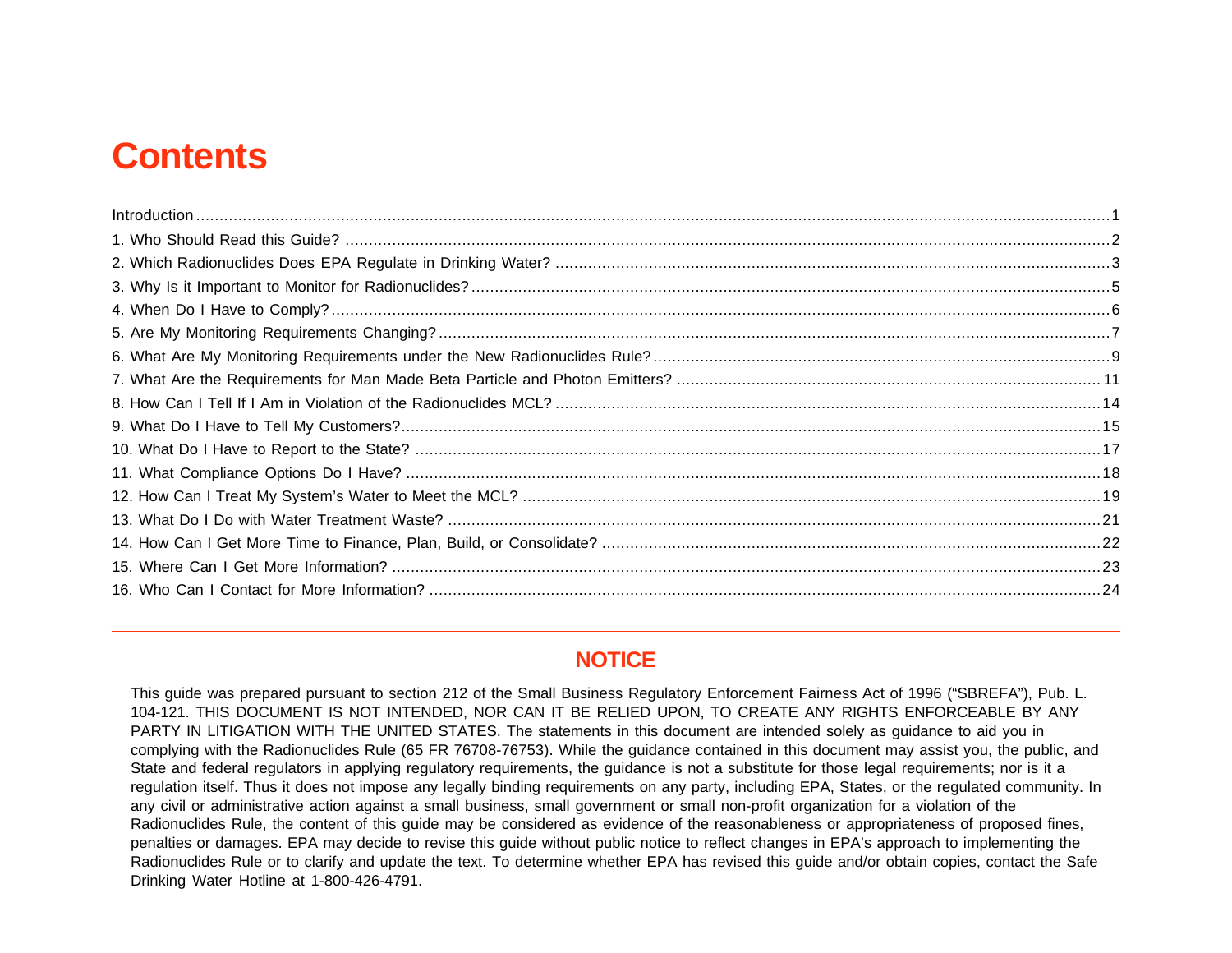### **Introduction**

If you own or operate a community water system (CWS), this Guide will help you understand a rule that applies to you.

This Guide was prepared pursuant to section 212 of the Small Business Regulatory Enforcement Fairness Act of 1996 (SBREFA), Pub. L. 104- 121. It is intended to aid you in complying with the Radionuclides Rule issued on December 7, 2000 under the Safe Drinking Water Act (SDWA). The SDWA provisions, the Radionuclides Rule, and other EPA regulations described in this Guide contain legally binding requirements. This document does not substitute for those provisions or regulations, nor is it a regulation itself. It does not impose legally binding requirements on EPA, States, or the regulated community, and may not apply to a particular situation based on the circumstances. EPA and State decisionmakers retain the discretion to adopt approaches on a case-by-case basis that differ from this guidance where appropriate. Any decisions regarding a particular CWS will be made based on the applicable statutes and regulations. Therefore, interested parties are free to raise questions and objections about the appropriateness of the application of this guide to a particular situation, and EPA will consider whether or not the recommendations or interpretations in this Guide are appropriate in that situation based on the law and regulations. EPA may change this guidance in the future. To determine whether EPA has revised this Guide and/or to obtain copies, contact the Safe Drinking Water Hotline at 1-800-426-4791.

EPA first began to regulate radionuclides in 1976. Unless your system is new, you have been monitoring for these contaminants. Since 1976, we have learned a great deal more about radionuclides, including effects they can have on peoples' health, where they are likely to occur, and how to detect and remove them from drinking water. With this improved

understanding, EPA published a new rule in the **Federal Register** on December 7, 2000 (65 FR 76708-76753). While many of the current requirements remain unchanged, there are some new requirements, including the following:

- **Uranium.** EPA established a Maximum Contaminant Level (MCL) of 30 micrograms per liter (µg/L) for uranium.
- **Radium-228.** Systems must monitor separately for radium-228.
- **External Entry Point Monitoring.** Systems must monitor at **EACH** active Entry Point to the Distribution System (EPTDS).

Additional copies of this Guide may be obtained by calling the Safe Drinking Water Hotline at 1-800-426-4791. Copies also may be downloaded from EPA's Safe Drinking Water Web site at www.epa.gov/ safewater.

This Guide describes the minimum Federal requirements under the Radionuclides Rule. Your State may have more specific or additional requirements. Be sure to check with your State Drinking Water Program regarding their specific requirements. (Systems on Tribal lands or in Wyoming should check with the EPA Regional Office.) Contact information for State Programs is at the end of this Guide.

**Please note** that the term "State" is used in this guide to refer to your Primacy Agency. The Primacy Agency for most systems is your State Drinking Water Agency. However, the Primacy Agency for systems located in the Navajo Nation is your tribal office, and the Primacy Agency for systems located on other tribal lands, in Wyoming, or in the District of Columbia is your EPA Regional office.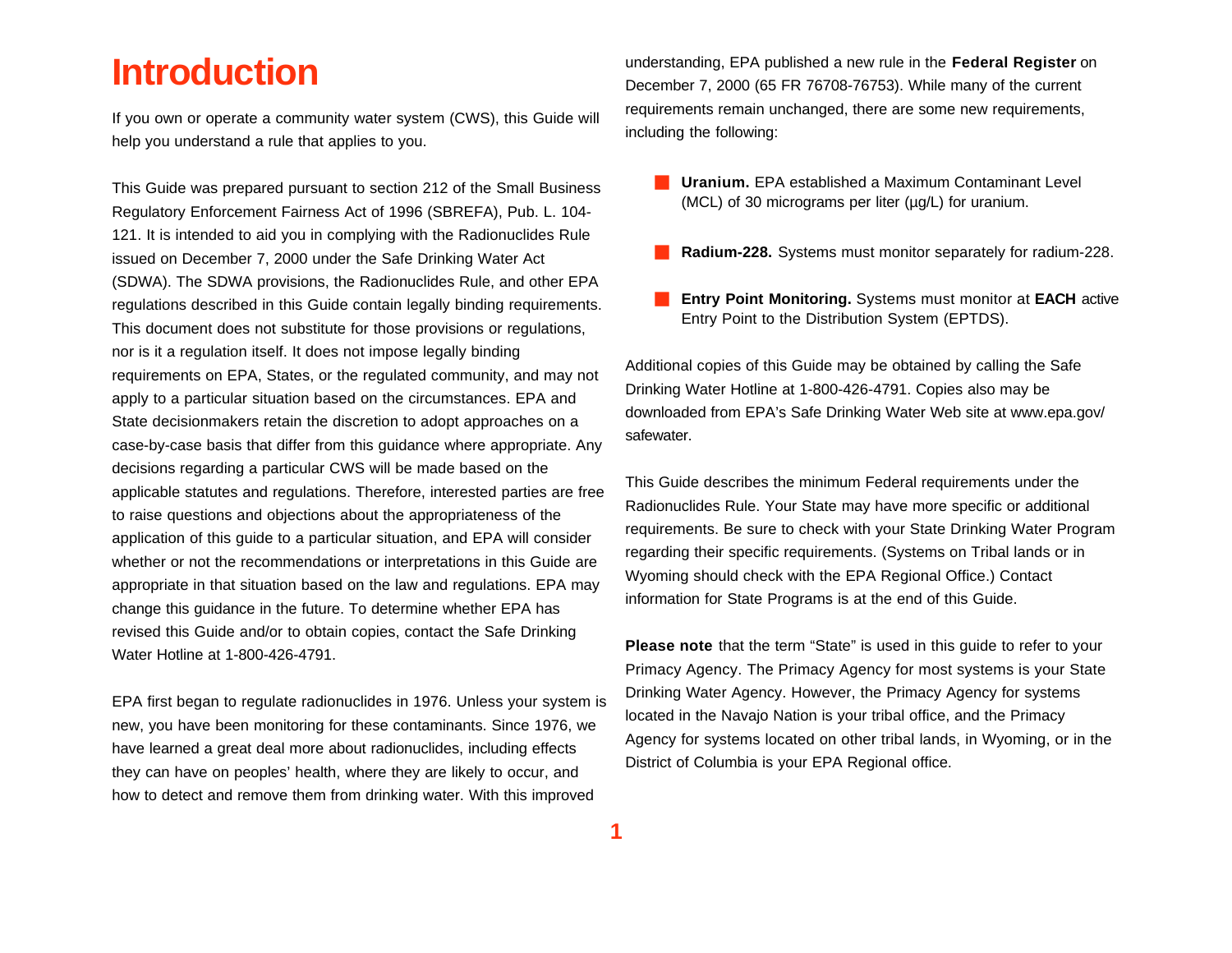### **1. Who Should Read this Guide?**

This Guide is designed to help CWSs serving 3,330 or fewer persons. A CWS includes any drinking water system, regardless of ownership, that has at least 15 service connections or regularly serves at least 25 of the same people year round. Systems that may find this Guide useful include water systems serving:

- Mobile Home Parks
- Home Owners Associations
- Small Towns
- **Rural Water Districts**
- Small Private Systems
- **Tribal Systems**

This handbook is divided into 16 sections designed to help you:

- Determine if you will be able to comply with the Radionuclides Rule.
- Understand why it is important to remove radionuclides from drinking water.
- Explain when and how often you need to monitor for radionuclides.
- Determine what you will need to report to the State and to your customers.
- Understand your compliance options if you cannot meet an MCL for one or more of the regulated radionuclides.
- Choose a treatment technology if you selected treatment as your compliance option.
- Find help if you need it.

#### **TERMS AND ABBREVIATIONS:**

picoCuries per liter (pCi/L) — One trillionth of a Curie. It is approximately one emission every 27 seconds.

Alpha radiation or particle – Consists two protons and two neutrons.

Beta radiation or particle  $-$  A negative or positive particle with the mass of an electron.

Gamma or photon radiation – High energy electromagnetic radiation with no mass or charge.

Millirem (mrem) – One thousandth of a rem. Dose of absorbed energy adjusted to be equivalent for different kinds of radiation.

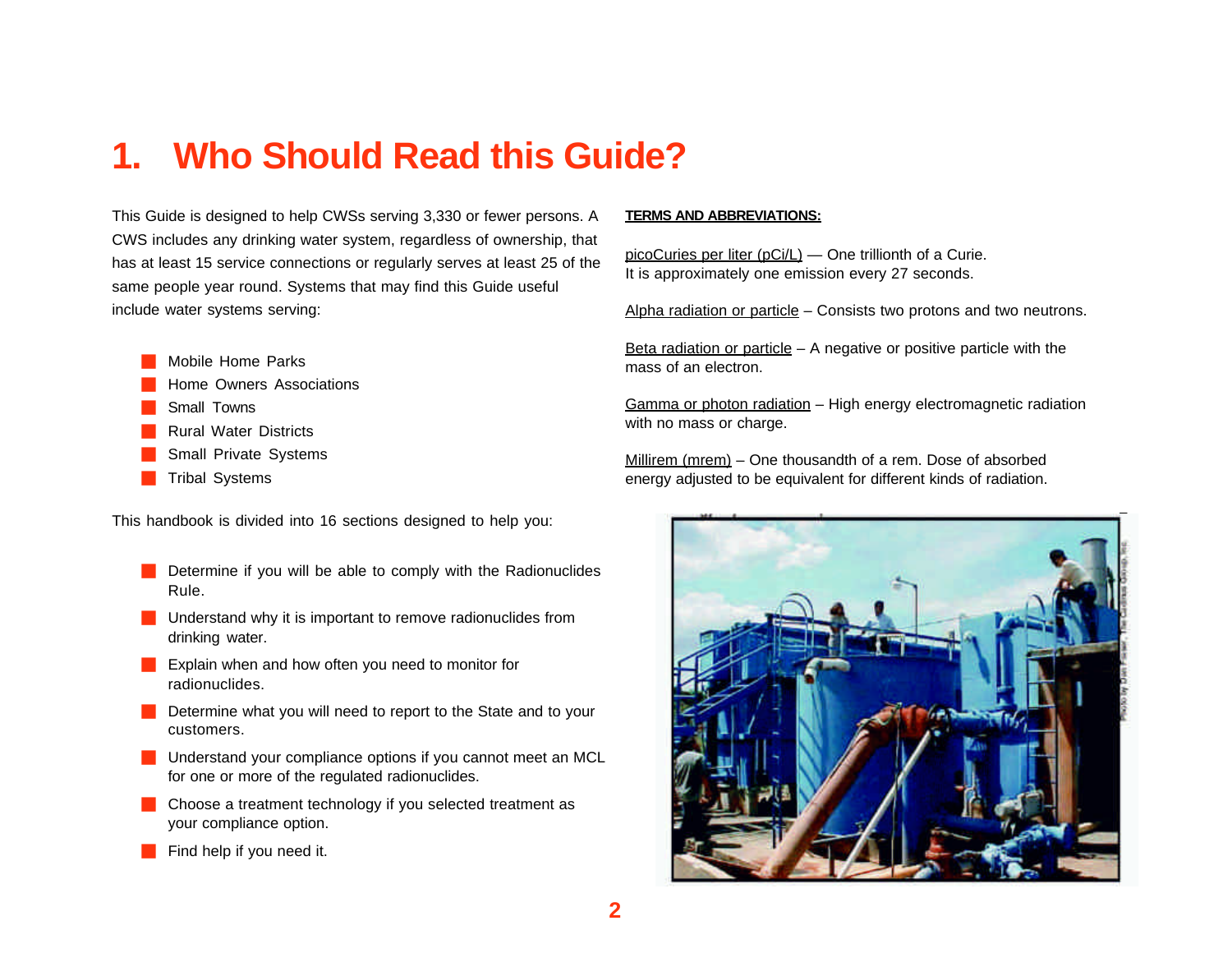# **2. Which Radionuclides Does EPA Regulate in Drinking Water?**

Some elements, either found in nature or man-made, are unstable and emit particles or waves of high energy from the nucleus or other parts of the atom.

There are three basic kinds of high-energy radiation: alpha, beta, and gamma (included in a broader group called photons). Many

### **How Radionuclides Affect Peoples' Health**

Exposure to radioactivity may be harmful to chemical reactions important to living cells in your body. Radiation pulls electrons off atoms in the cells (ionizes them) and may prevent the cell from functioning properly. It may lead to the cell's death, to the cell's inability to repair itself, or to the cell's uncontrolled growth (cancer). For example, ionizing radiation can damage DNA, which carries the genetic information in a cell. Damage to DNA may change the cell's genetic code, resulting in the mutation of one or more genes contained in the DNA. These mutations can cause cells to malfunction or lead to cancer. These mutations may also be passed on to children.



radioactive elements called "radionuclides" (pronounced "radio-nooclydes") emit more than one kind of radiation, but are classified by their most important kind.

EPA has limits in drinking water called maximum contaminant levels (MCLs) for four groupings of radionuclides:

- One MCL is a limitation on two kinds (or "isotopes") of radium: radium-226 (Ra-226), which mostly emits alpha radiation, Ra-228, which mostly emits beta radiation.
- **Another MCL limits radiation from a group of 179 man-made** beta and photon emitters. Only systems which have been designated by your State as vulnerable or contaminated by this class of radionuclides must monitor. See section 7.
- The third MCL is for "gross alpha" which includes all alpha emitters except uranium and radon.
- Fourth is a new MCL for uranium isotopes U-234, U-235 and U-238, which mostly emit alpha radation. This last MCL is actually concerned primarily about limiting the toxic effects of uranium as a heavy metal as much as its effect as a radionuclide.

The MCLs are concerned with the health effects from radiation inside the body after drinking the radionuclides. However, many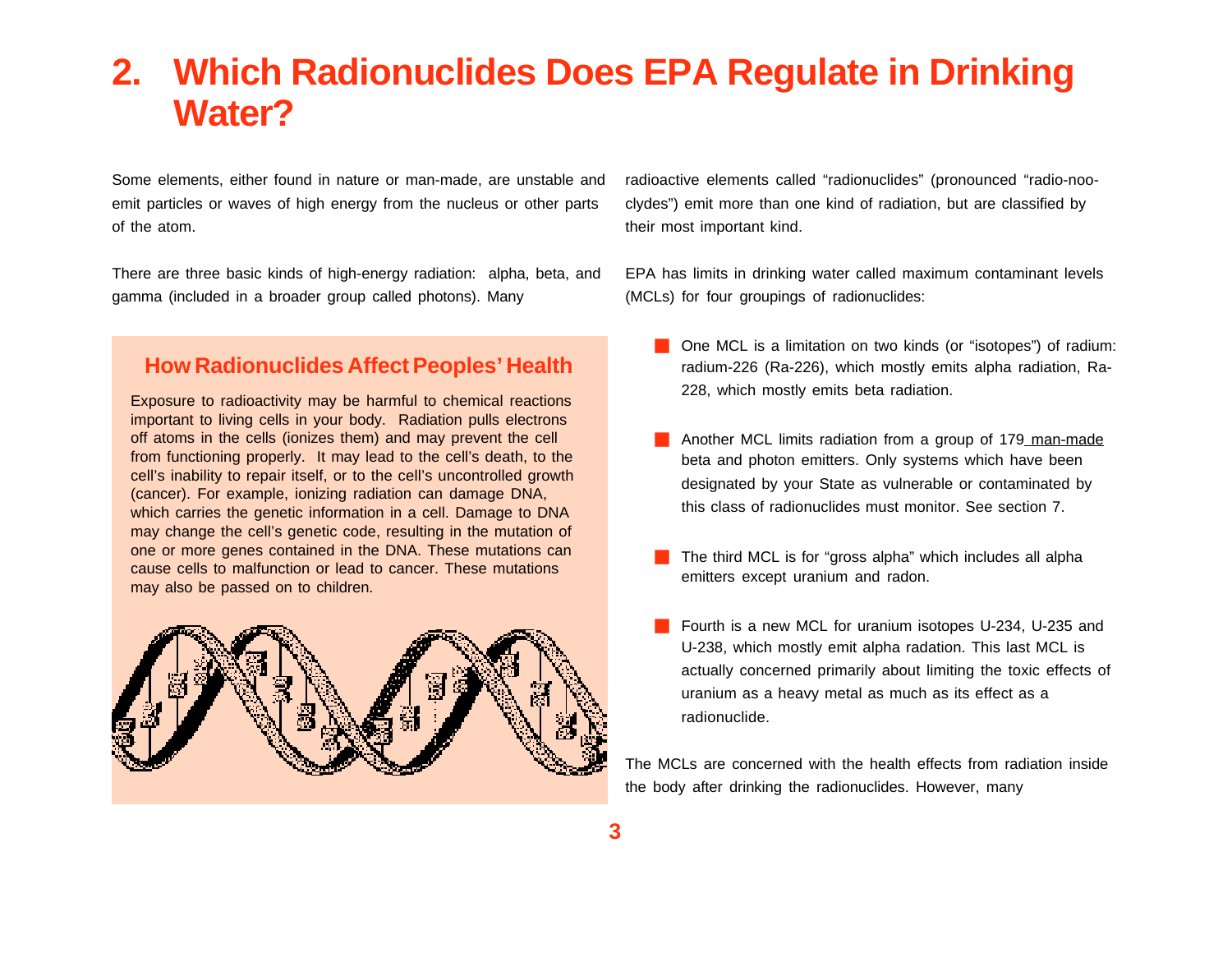radionuclides classified as "alpha emitters' or "beta emitters" also emit gamma radiation, which can penetrate the body from outside, affecting workers during storage or disposal of wastes.



| <b>Radionuclide Maximum Contaminant Levels</b>                                                                    |              |  |  |  |
|-------------------------------------------------------------------------------------------------------------------|--------------|--|--|--|
| Beta/photon emitters*                                                                                             | 4 mrem/year  |  |  |  |
| Gross alpha particle                                                                                              | 15 pCi/L     |  |  |  |
| Radium-226 and Radium-228                                                                                         | 5 pCi/L      |  |  |  |
| Uranium                                                                                                           | $30 \mu g/L$ |  |  |  |
| *A total of 179 individual beta particle and photon emitters may be<br>used to calculate compliance with the MCL. |              |  |  |  |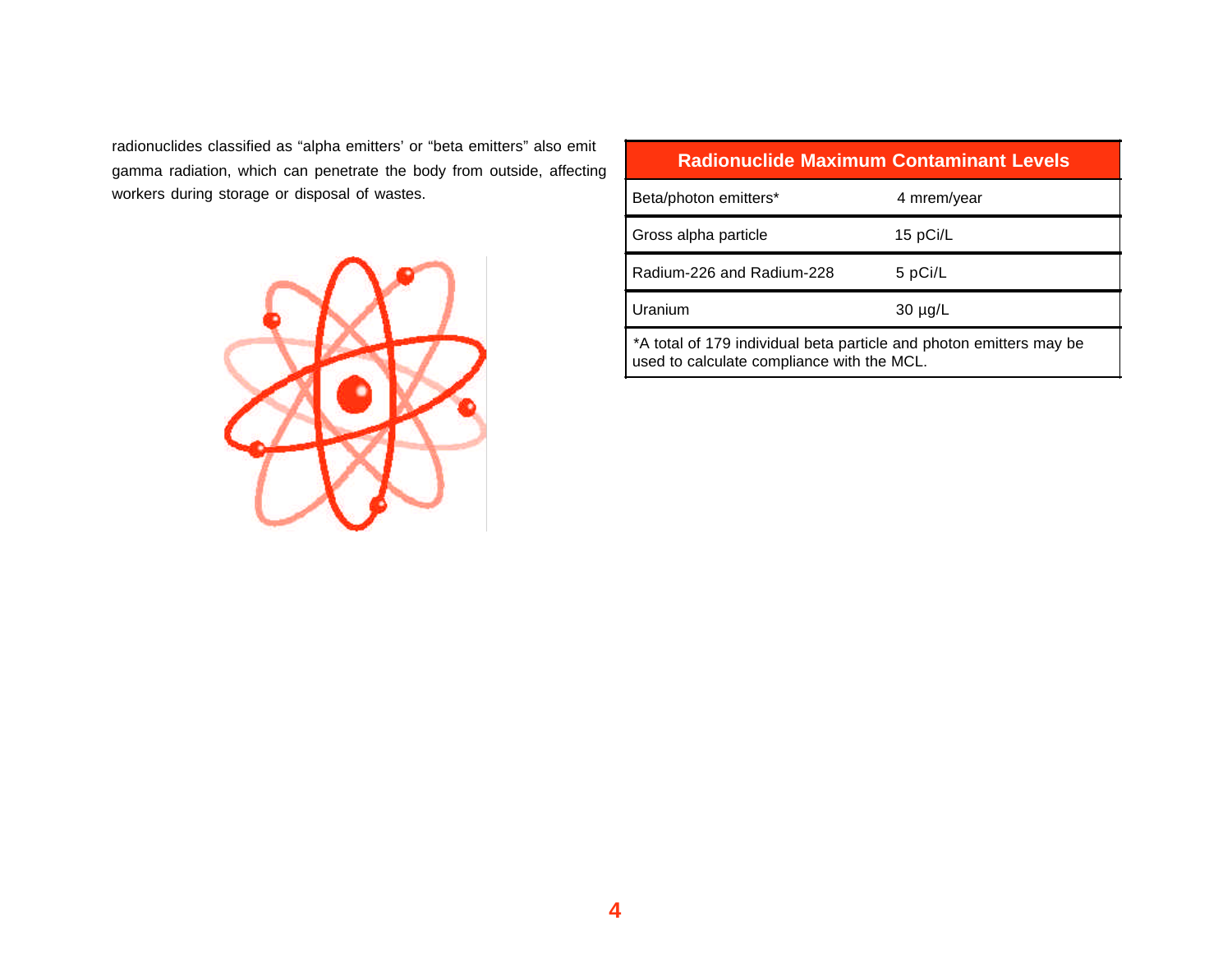## **3. Why Is it Important to Monitor for Radionuclides?**

Completely avoiding radioactivity is impossible. Radionuclides are found in air, water, soil, and even living things. People are exposed to background levels of radiation all the time. Sources of these exposures to radiation include building materials such as granite, airborne radon, and cosmic radiation from outer space. Even food can contain low levels of radiation.

Radionuclides generally enter drinking water through the erosion or chemical weathering of naturally occurring mineral deposits, although human activity (such as mining, industrial activities, or military activities that use or produce man-made radioactive materials) can

also contribute to their presence in water. Evidence suggests that long-term exposure to radionuclides in drinking water may cause cancer. In addition, exposure to uranium may have toxic effects on a person's kidneys.

The graphs below show the results of a nationwide occurrence study of naturally occurring radionuclides in public water supplies. The survey included a random sample of 990 collection sites. Each graph shows the percent of systems above a given concentration or activity. For example, 44.07 percent of the 990 systems sampled had uranium concentrations between 0.08 and 1.0 µg/L.



**Source:** Longtin, J.P. "Occurrence of Radon, Radium, and Uranium in Groundwater," *J. Am. Water Works Assoc.* 80(7):84 (1988).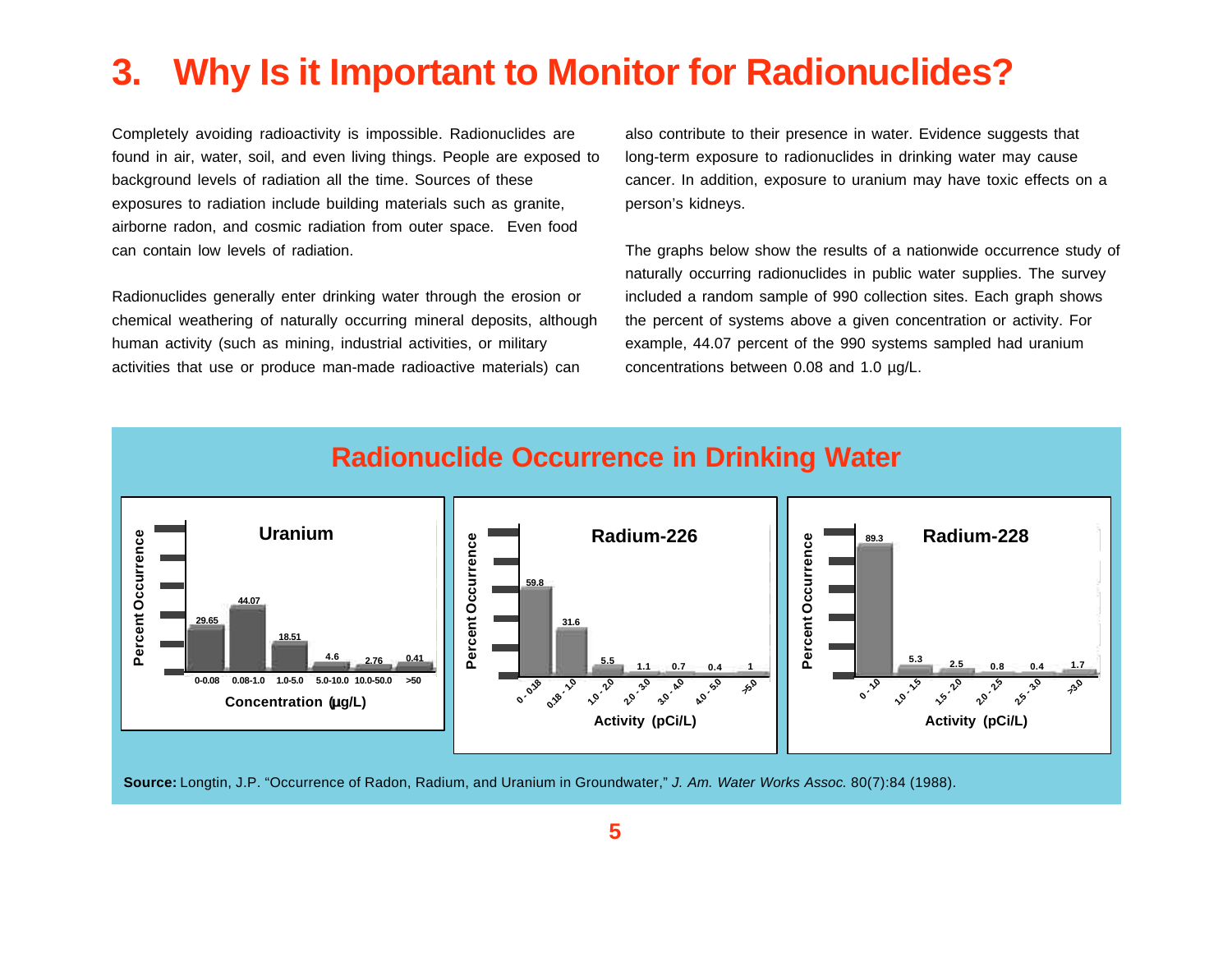### **4. When Do I Have to Comply?**

The revised Radionuclides Rule takes effect on December 8, 2003. The current Rule remains in effect until then, and you must continue monitoring and complying with current standards. For most systems, this means continuing to monitor in accordance with the schedule set by your State.

Systems must continue to comply with the 1976 Rule until December 7, 2003. The initial monitoring period for the revised Rule begins

December 8, 2003 and ends December 31, 2007. Your State will determine your initial monitoring requirements for all the entry points into the distribution system during this 4-year initial monitoring period. The table on this page shows some of the Rule's milestones. Further information on monitoring requirements appears in the next two sections.

|                   | <b>Radionuclides Requirements Dates</b>                                                                                                                                                                                                                                                               |
|-------------------|-------------------------------------------------------------------------------------------------------------------------------------------------------------------------------------------------------------------------------------------------------------------------------------------------------|
| July 9, 1976      | 1976 Radionuclides Drinking Water Regulation.                                                                                                                                                                                                                                                         |
| June 2000         | Under certain circumstances, data collected between June 2000 and December<br>8, 2003 may be eligible for use as grandfathered data to satisfy the initial<br>monitoring requirements for gross alpha, radium-226/228, and uranium.<br>Information on grandfathering data appears in future sections. |
| December 7, 2000  | The Radionuclides Final Rule.                                                                                                                                                                                                                                                                         |
| December 8, 2003  | Rule effective date.                                                                                                                                                                                                                                                                                  |
|                   | Systems must begin initial monitoring under a State-specified monitoring plan,<br>unless the State permits the grandfathering of data collected between June<br>2000 and December 8, 2003.                                                                                                            |
| December 31, 2007 | All systems must complete initial monitoring.                                                                                                                                                                                                                                                         |
| 2008              | Future monitoring frequency and compliance requirements will be determined by<br>the State by this time.                                                                                                                                                                                              |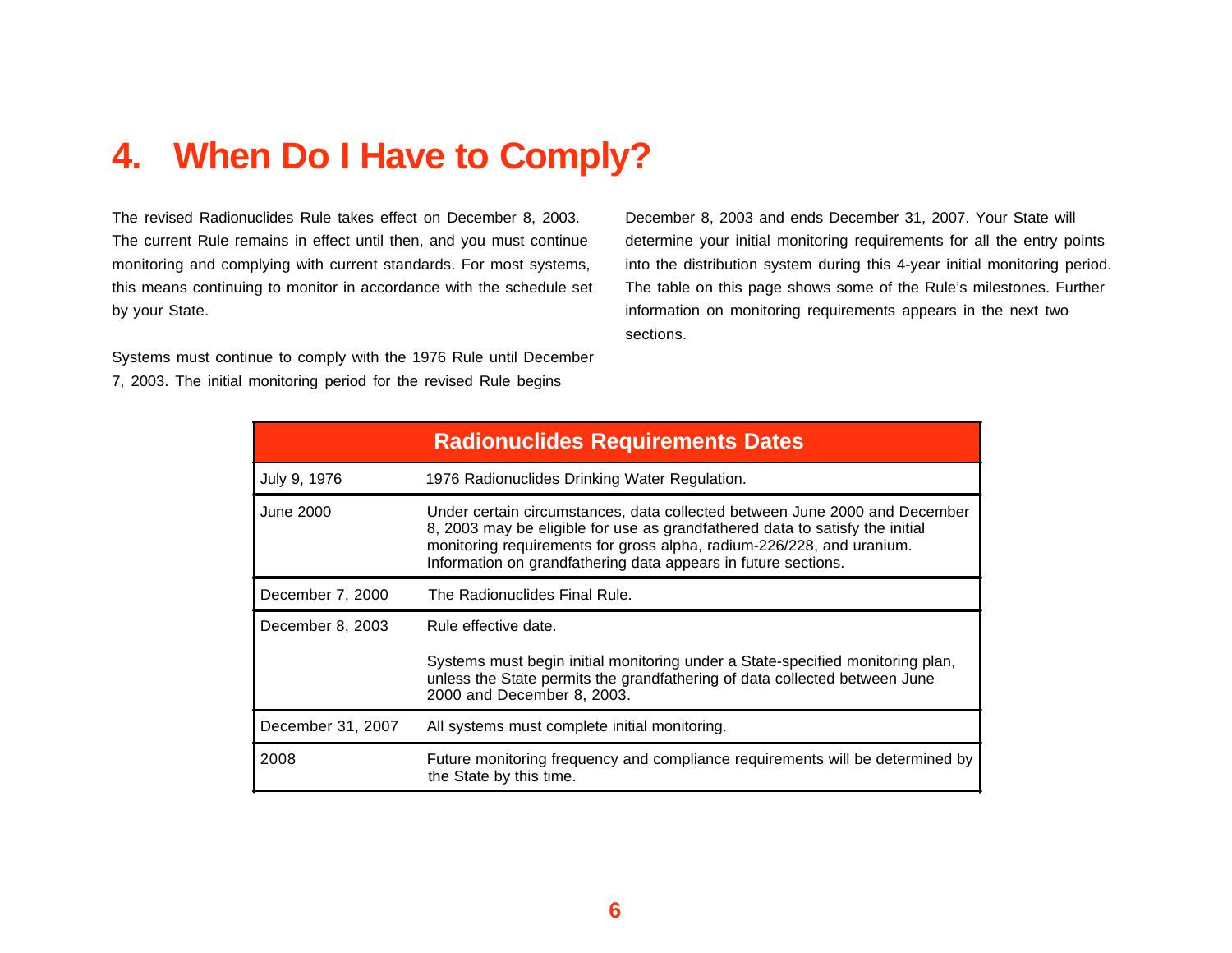# **5. Are My Monitoring Requirements Changing?**

Yes. One key change in the new Radionuclides Rule is that, rather than monitor at a "representative" point in your distribution system, you must now monitor at *EACH* entry point to the distribution system (EPTDS). This change prevents situations in which the "average" water meets the standard, even though some people are drinking poor-quality water from a contaminated source. It also makes the Radionuclides Rule consistent with other regulations covering chemical contaminants in drinking water.

Unless told otherwise by the State, a system which uses an intermittent source of supply (i.e., a source that is used seasonally) or that uses more than one source and that blends water from more than one source before distribution, must sample at an EPTDS during periods of normal operating conditions. Normal operating conditions include when water is representative of all the sources being used.

EPA has provided States with the flexibility to decide on a case-bycase basis whether data collected between June 2000 and December 8, 2003 can be grandfathered (i.e., substituted for the initial quarterly monitoring required by the Revised Radionuclides Rule). States must decide if the data collected by a system during the grandfathering period—in conjunction with historical data, information on geology, and any other criteria the State chooses to use—will provide enough information to ensure that radionuclide activity will remain below the MCLs.

The annotated time line on the next page shows the schedule for radionuclides monitoring through the year 2016. The time line also shows how the radionuclide monitoring schedule fits within the

Standardized Monitoring Framework already in place for other chemical contaminants. Note that EPA extended the initial compliance monitoring period for radionuclides until 2007 so that the first compliance cycle is consistent with the Standardized Monitoring Framework.

### **I've been collecting samples for years. Can I get a waiver?**

No. All systems must conduct initial monitoring at each EPTDS to determine that entry point's water quality between December 8, 2003 and December 31, 2007, or have data that the State allows to be grandfathered. However, your State may allow you to waive the final two quarters of monitoring for a radionuclide at an EPTDS if your results for the first two quarters of initial monitoring are less than the detection limit defined by EPA for that particular radionuclide.

| <b>Radionuclide Detection Limits</b> |                                                             |  |  |  |
|--------------------------------------|-------------------------------------------------------------|--|--|--|
| <b>Contaminant</b>                   | <b>Detection Limit</b>                                      |  |  |  |
| <b>Gross Alpha Particle Activity</b> | 3 pCi/L                                                     |  |  |  |
| Radium-226                           | 1 pCi/L                                                     |  |  |  |
| Radium-228                           | 1 pCi/L                                                     |  |  |  |
| Uranium                              | To be determined before the<br>compliance date of the rule. |  |  |  |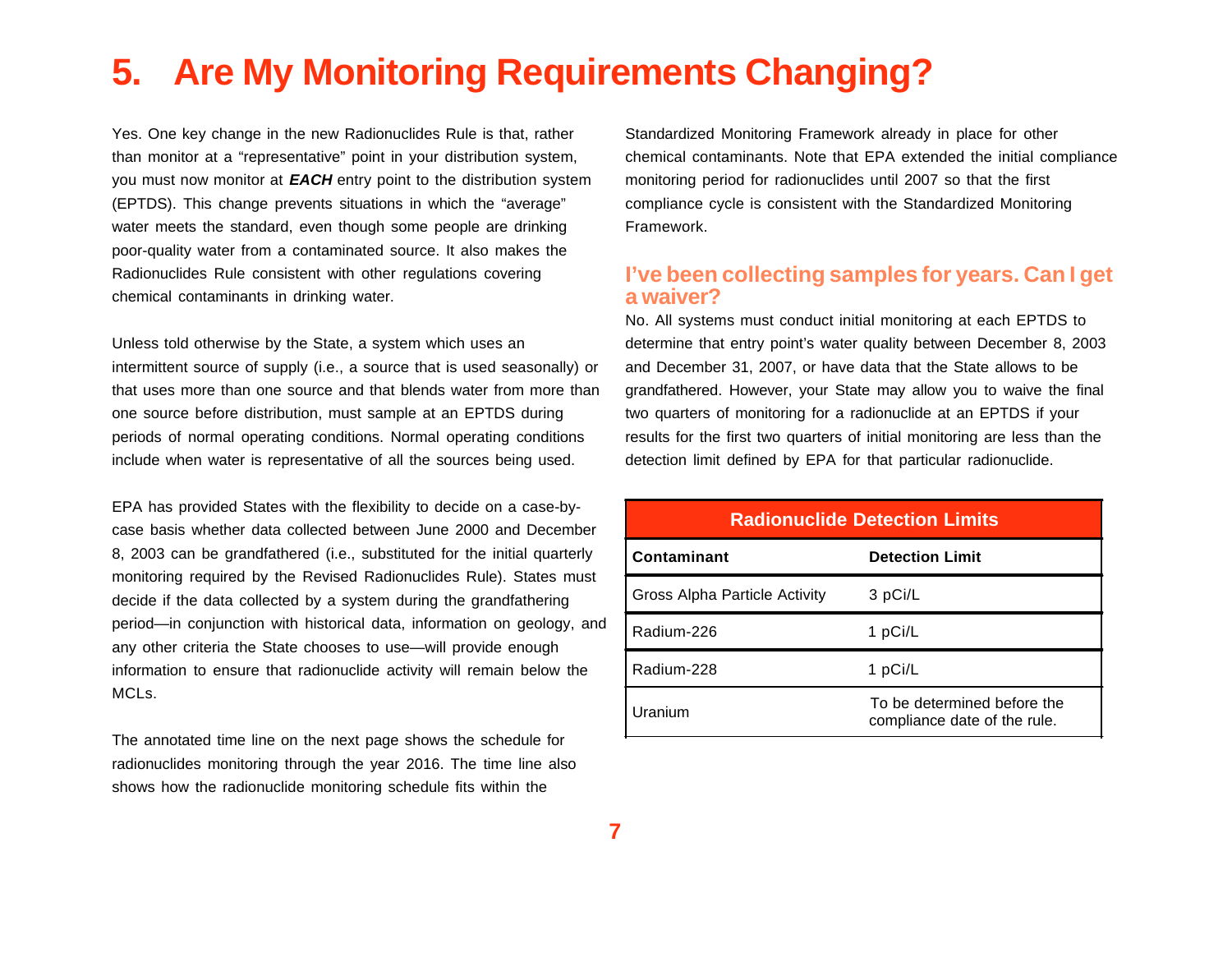## **Annotated Radionuclide Montoring Timeline (2000 - 2016)**

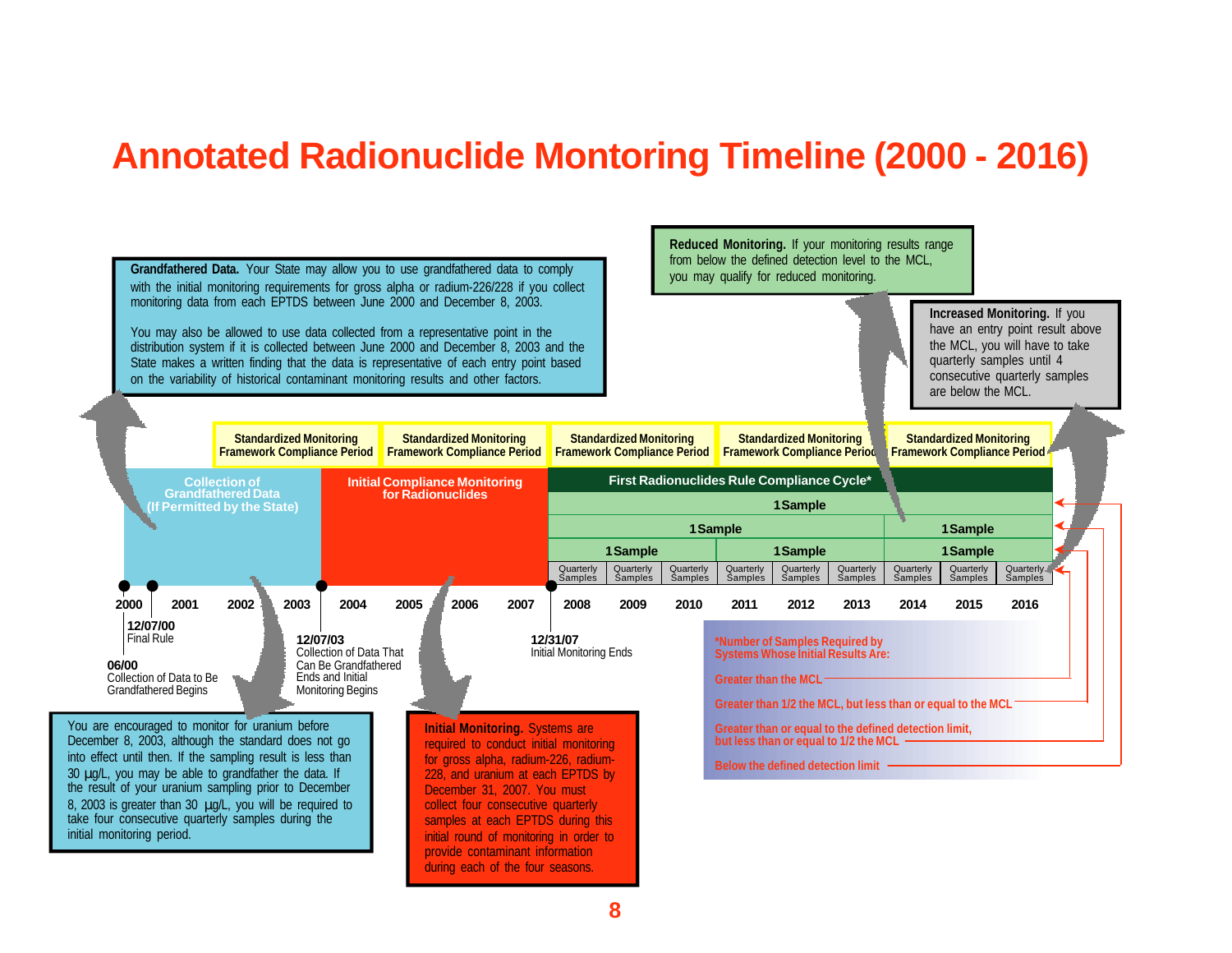## **6. What Are My Monitoring Requirements under the New Radionuclides Rule?**

This section presents additional information on the initial, reduced, and increased monitoring requirements for gross alpha, radium-226, radium-228, and uranium. The Radionuclides Rule makes the monitoring requirements for radionuclides consistent with the monitoring requirements for other inorganic contaminants (IOCs).

### **Initial Monitoring Requirement for Gross Alpha, Radium-226/228, and Uranium**

Systems are required to conduct initial monitoring for gross alpha, radium-226, radium-228, and uranium at each EPTDS by December 31, 2007. You must collect four consecutive quarterly samples at each EPTDS during this initial round of monitoring in order to provide contaminant information during each of the four seasons.

### **What if I am developing a new system, or I develop a new water source?**

New systems, and systems using new sources of supply, must conduct initial monitoring for gross alpha, radium-226, radium-228, and uranium starting in the first quarter after beginning operation or beginning to use a new source of supply. Your initial results, called an "occurrence profile," will determine the frequency of future monitoring.

### **Reduced Monitoring for Gross Alpha, Combined Radium-226/228, and Uranium**

You may be able to reduce the frequency of monitoring at each EPTDS based on the initial sample results. The table which follows shows the reduced monitoring frequencies.

In addition to allowing a reduction in the number of times samples must be taken, the Radionculides Rule also provides some

flexibility in

| <b>Reduced Monitoring for Radionuclides</b>        |  |                                               |  |  |  |
|----------------------------------------------------|--|-----------------------------------------------|--|--|--|
| If the initial monitoring<br>results are:          |  | <b>Monitoring frequency</b><br>is reduced to: |  |  |  |
| < Defined Detection limit                          |  | 1 sample every 9 years                        |  |  |  |
| \$ Defined Detection limit, but<br>$# 1/2$ the MCL |  | 1 sample every 6 years                        |  |  |  |
| > 1/2 the MCL, but<br># the MCL                    |  | 1 sample every 3 years                        |  |  |  |
| > MCL                                              |  | Quarterly samples                             |  |  |  |

reducing the cost of monitoring through the compositing of samples. Some States may allow you to collect up to four samples from the same EPTDS and have them analyzed together. Compositing of quarterly samples can be performed only during the initial monitoring period. Afterwards, monitoring is one sample every 3, 6, or 9 years. Quarterly sampling is necessary only if one quarter is above the MCL for an EPTDs.

### **Increased Monitoring for Gross Alpha, Radium-226/228, and Uranium**

Systems whose EPTDSs are on a reduced monitoring schedule (i.e., collecting 1 sample every 3, 6, or 9 years) can remain on that reduced schedule as long as the most recent sample results support that monitoring schedule. An increase in a radionuclide level at an EPTDS may increase the frequency of monitoring for that radionuclide at that sampling point. If you get an entry point result above the MCL while on reduced monitoring, you must begin to take quarterly samples in the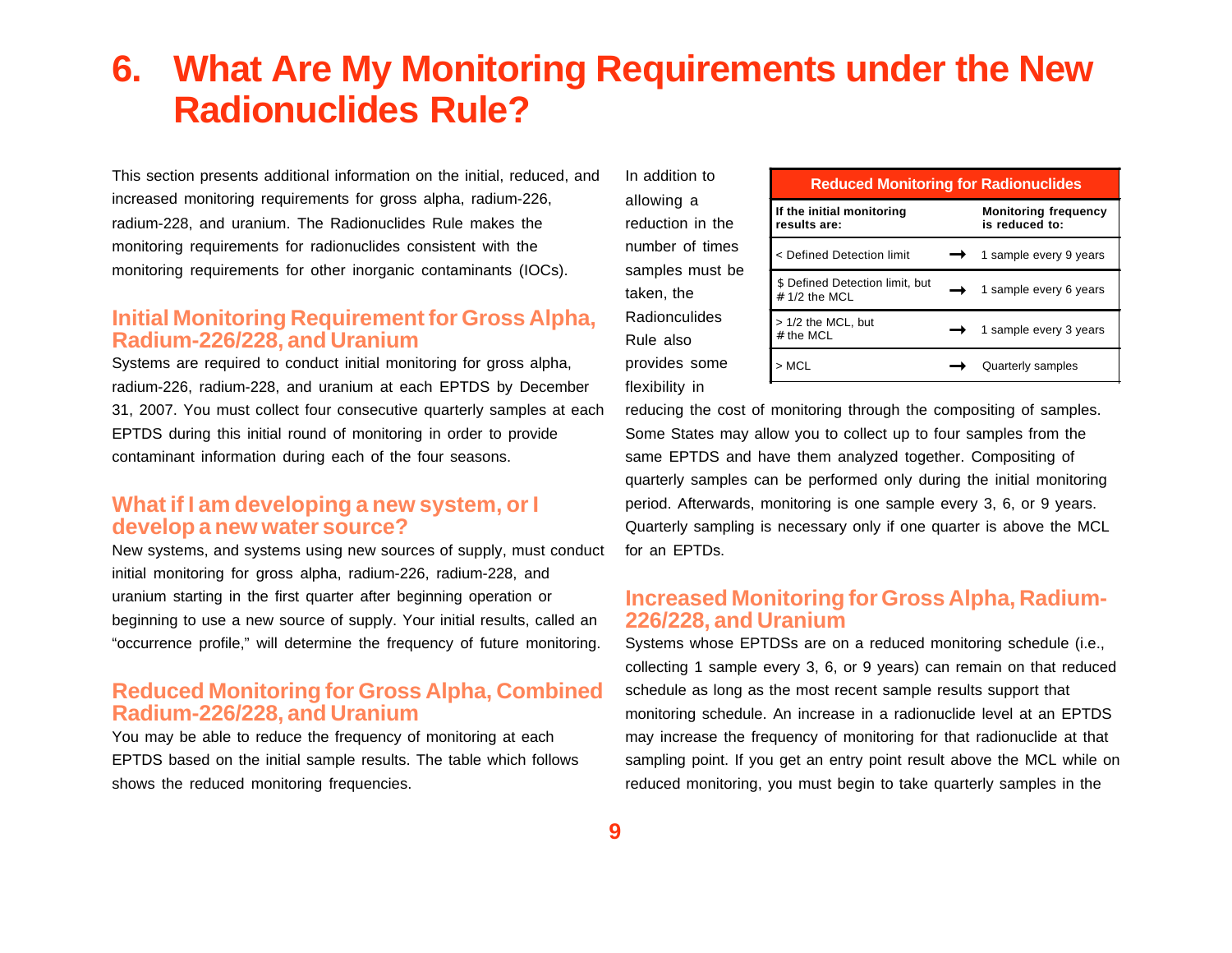next quarter. Quarterly sampling must continue until four consecutive quarterly samples are below the MCL.

#### **Substituting Gross Alpha for Radium-226 or Uranium**

In some cases, the gross alpha particle activity measurement may be substituted for the required radium-226 or uranium measurements. These rules are complex, but generally, gross alpha is allowed as a substitute for radium-226 if previous gross alpha results including the analytical error are less than or equal to 5pCi/L. It is allowed as a substitute for uranium if the gross alpha result is less than or equal to 15 pCi/L. If a uranium determination is made by a method measuring radioactivity, a conversion can be made to mass (the units of the MCL) without paying for another analysis. Simply divide the result in picoCuries by 0.67. That will give you a conservatively high mass number in micrograms. If you are below the MCL, you do not need further analysis. If you find you exceed 30 µg/L you should have the laboratory analyze the mass by a direct method for mass. The result will be lower. Contact your State drinking water program for more information, or see *The Radionuclides Implementation Guidance* **on EPA's Web site (www.epa.gov/safewater/rads/implement.html).**

### **Grandfathered Data**

The Radionuclides Rule balances the need to ensure that the levels of regulated radionuclides are at or below the MCL at each EPTDS with the recognition that some systems have monitored for certain radionuclides for years. The Rule gives States the flexibility to decide, on a case-by-case basis, whether to approve the use of grandfathered data and on the number of samples a system has to take to prove that radionuclide activity will remain below the MCLs.

You may be allowed to grandfather data instead of taking four consecutive quarterly samples during the initial monitoring period. Your State may allow you to grandfather data for gross alpha, radium-226/ 228, and uranium if any of three conditions are met:

- A system with one EPTDS collects monitoring data at that EPTDS between June 2000 and December 8, 2003.
- A system with more than one EPTDS collects samples at each EPTDS between June 2000 and December 8, 2003.
- A system collects data from a representative point in the distribution system between June 2000 and December 8, 2003 and the State makes a written finding that the data are representative of each entry point.

EPA is encouraging systems to monitor for uranium before December 8, 2003 even though the standard does not go into effect until then. If the sampling results are less than 30 μg/L, the State may allow these data to be grandfathered, potentially saving the system from conducting additional monitoring.

If the levels of uranium exceed 30 μg/L, the system will be required to take four consecutive quarterly samples during the initial monitoring period. However, knowing early that your system has high levels of uranium gives you time to review your compliance options and choose the one that's best for your system. Your options may include developing a new source of drinking water, blending two or more sources of water, purchasing water from another public water supply, or installing a treatment plant. These options are discussed in more detail in the following sections.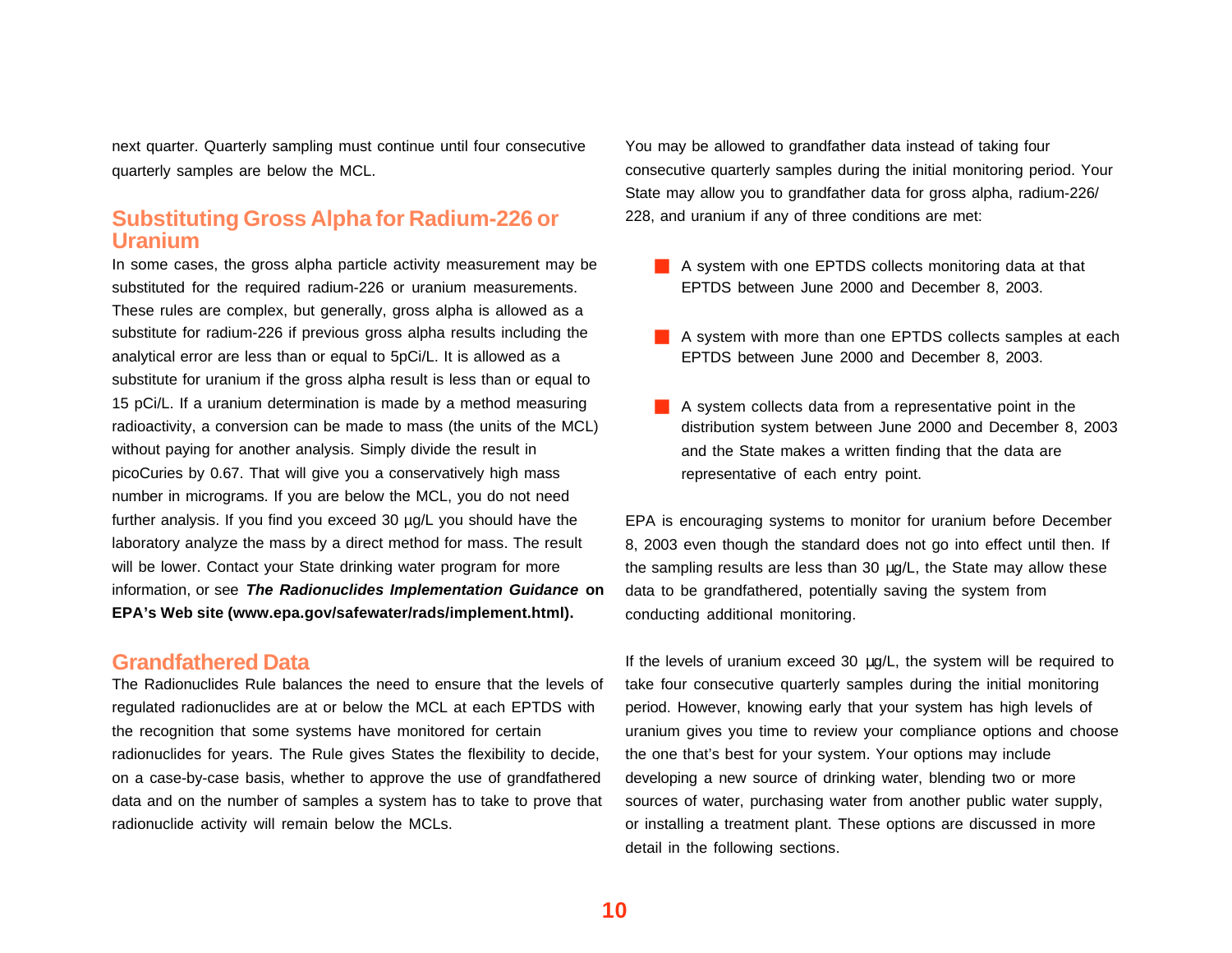## **7. What Are the Requirements for Man-Made Beta Particle and Photon Emitters?**

Most systems will never need to monitor for beta particle and photon radioactivity. These emitters generally come from nuclear facilities; commercial nuclear power plants; institutional sources such as research facilities, hospitals, and universities; and from industrial sources such as laboratories and pharmaceutical companies. Unless your system is vulnerable to this type of contamination, or is already contaminated by beta and photon emitters, you do not have to monitor for these contaminants. Your State will determine whether your system is vulnerable to contamination or already contaminated.

In general, the regulations for beta particle and photon radioactivity are similar to those for other radionuclides, with some important exceptions, which are outlined below. Contact your State drinking water program if you are unsure if you need to monitor for beta particle and photon radioactivity.

#### **What Is the MCL?**

The MCL for beta particle and photon radioactivity did not change in the revised rule from the current level of 4 millirem per year (mrem/year). A millirem is a *dose of energy* to the body. EPA regulates 179 manmade nuclides, and each of them has a *concentration* of radiation (measured in picoCuries per liter [pCi/L]) which produces the 4 millirem (mrem) dose. These concentrations are listed on a conversion table that the State will use to determine if you are in compliance.

Each nuclide has a different concentration that produces a 4 mrem dose because different radionuclides have different energy levels.

Some nuclides need to be in a higher concentration to give the same 4 mrem dose.

The laboratory will measure the nuclide concentration in the water, and the State will compare this result to the concentration allowed for that particular nuclide (see table on page 13). The comparison results in a *fraction*. This is shown in the calculation below.

| pCi/L found in sample<br>(from laboratory results)                  | fraction of the maximum     |
|---------------------------------------------------------------------|-----------------------------|
| pCi/L equivalent from 4 mrem of exposure<br>(from conversion table) | 4 mrem/yr exposure<br>limit |

If your water contains several man-made radionuclides, the State will add all the fractions together. If the result is >1, your system exceeds the 4 mrem MCL. Your system must monitor monthly until a rolling average of 3 months is below the MCL.

### **What Are the Monitoring Requirements?**

There are three types of systems when it comes to monitoring for beta particle and photon emitters:

■ Those that are not vulnerable to man-made radionuclides (these systems are not required to monitor for beta and photon emitters).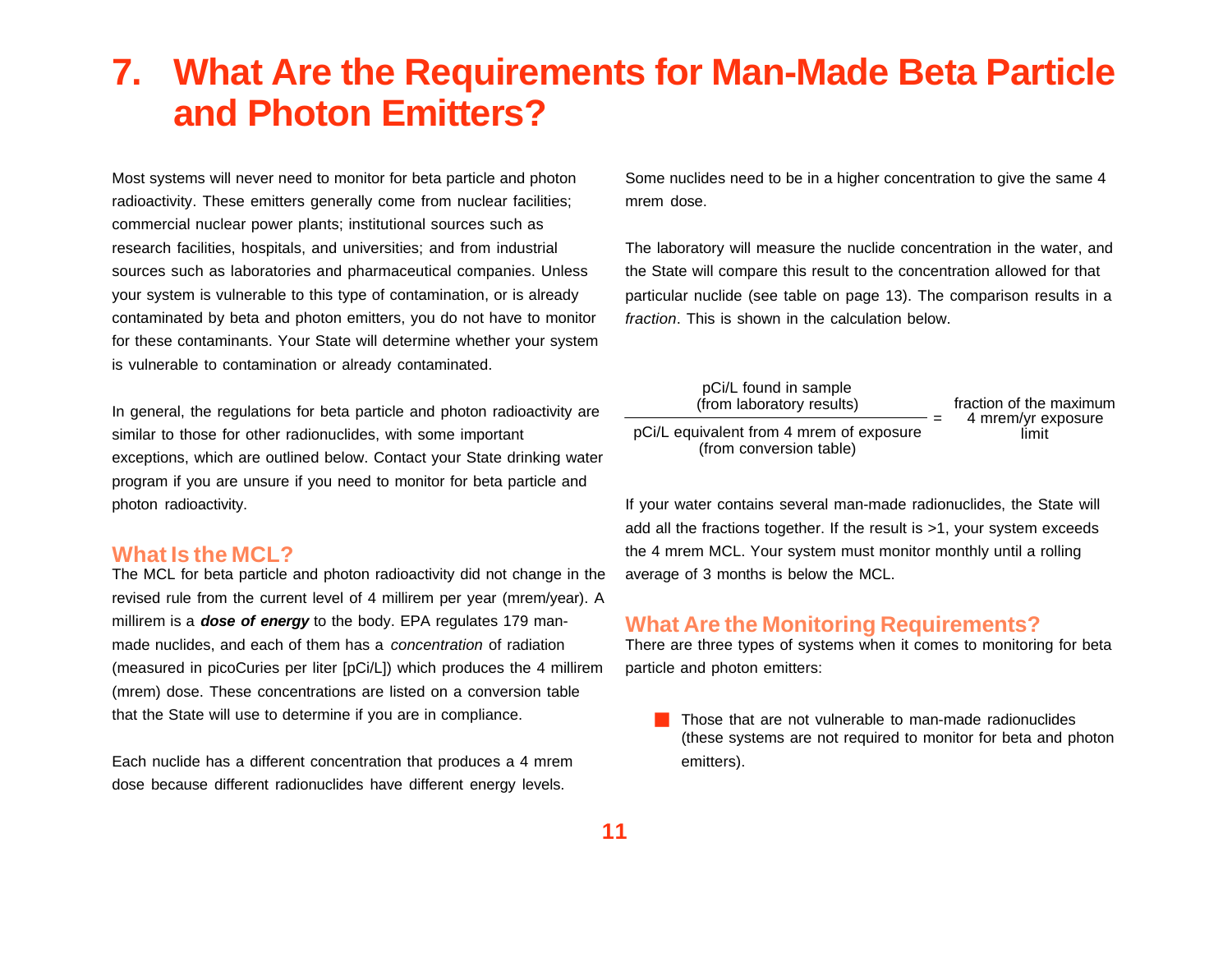Those that are vulnerable.

**■** Those that already are contaminated.

If your State says you are *vulnerable* to contamination from man-made radionuclides, you must take quarterly samples for gross beta emitters and annual samples for tritium and strontium-90 at each entry point to the distribution system. If the running annual average (minus potassium-40) is less than or equal to 50 pCi/L, the State may reduce your monitoring to once every 3 years. Systems in the vicinity of a nuclear facility may be allowed to use the facility's own surveillance data.

Systems determined to be using waters that *are contaminated* by effluents from nuclear facilities must analyze monthly samples or composite three monthly samples each quarter for gross beta activity, analyze a composite of five consecutive daily samples each quarter for iodine-131, and analyze four quarterly samples or composite four consecutive quarterly samples for strontium-90 and tritium.

If your State determines that you are vulnerable to contamination, or already contaminated, the initial monitoring period takes place between 2004 and 2007. Your monitoring requirements after this time will vary depending on your results.

### **How Can I Tell If My System Is in Violation?**

Determining if your system is in violation requires two steps. First, if your system is vulnerable to contamination and the results of testing for all beta and photon emitters is less than or equal to 50 pCi/L, you are in compliance. If your results are greater than 50 pCi/L, you must have the samples further analyzed for the *individual* nuclides. The results of the more specialized analysis are compared to the

concentration limits as explained above.

If you are using waters that are contaminated, the State calculates compliance as described above. If the sum of the fractions is less than 1, your system is in compliance.

#### **Can I get a waiver?**

States cannot issue waivers to those systems that are vulnerable to contamination or already contaminated with beta particle and photon radioactivity.

#### **What if I have a new system or source?**

State requirements differ on sampling for beta particle and photon radioactivity. Contact your State drinking water program for more information.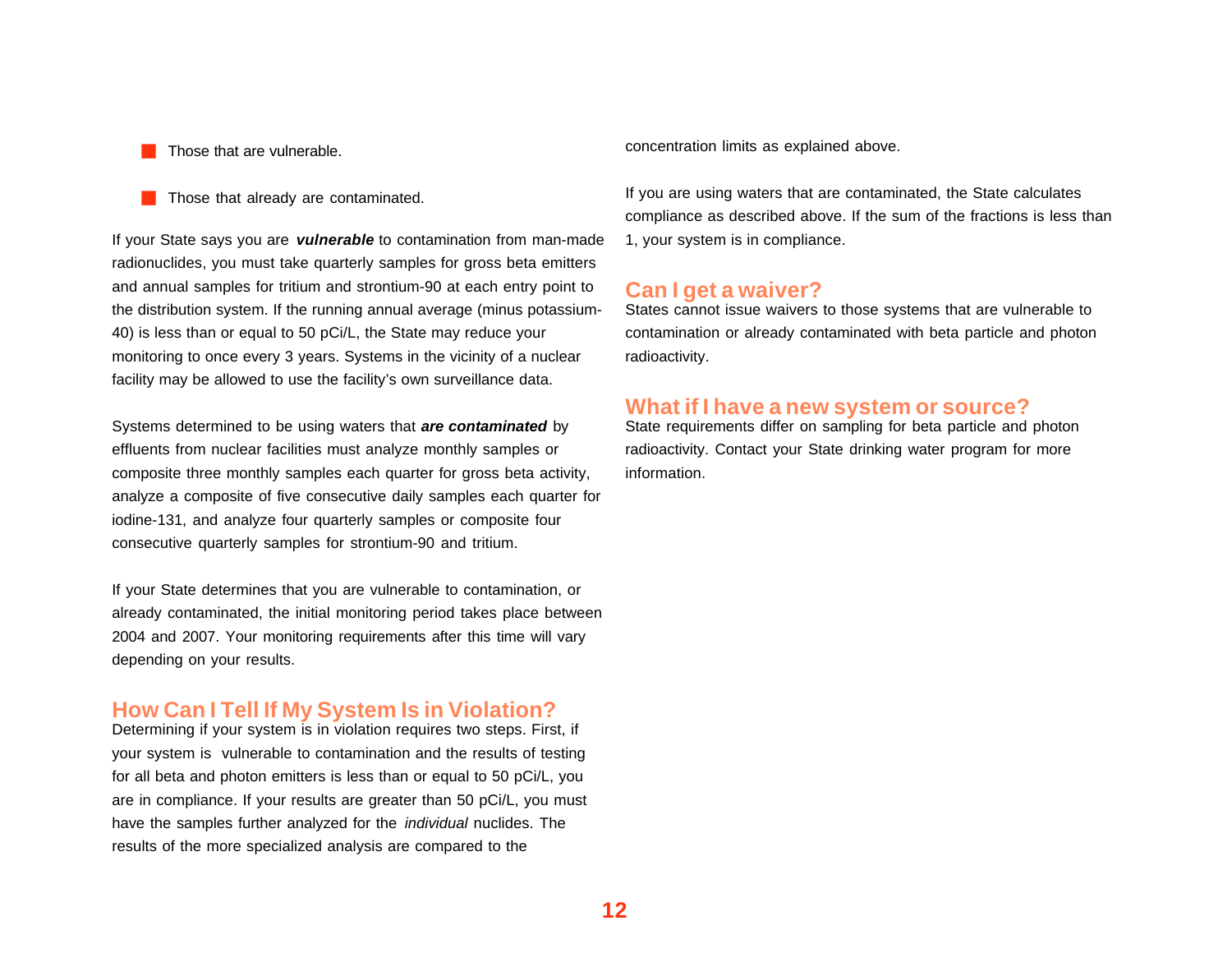# **Derived Concentrations (pCi/l) of Beta and Photon Emitters in Drinking Water**

**Yielding a Dose of 4 mrem/yr to the Total Body or to any Critical Organ as defined in NBS Handbook 69**

| <b>Nuclide</b> | pCi/l  | <b>Nuclide</b> | pCi/l  | <b>Nuclide</b> | pCi/l  | <b>Nuclide</b> | pCi/l  | <b>Nuclide</b> | pCi/l | <b>Nuclide</b> | pCi/l |
|----------------|--------|----------------|--------|----------------|--------|----------------|--------|----------------|-------|----------------|-------|
| $H-3$          | 20,000 | Ni-65          | 300    | <b>Nb-95</b>   | 300    | Sb-124         | 60     | Nd-147         | 200   | Os-191         | 600   |
| Be-7           | 6,000  | Cu-64          | 900    | <b>Nb-97</b>   | 3,000  | Sb-125         | 300    | Nd-149         | 900   | Os-191m        | 9,000 |
| $C-14$         | 2,000  | $Zn-65$        | 300    | Mo-99          | 600    | Te-125m        | 600    | Pm-147         | 600   | Os-193         | 200   |
| $F-18$         | 2,000  | Zn-69          | 6,000  | Tc-96          | 300    | Te-127         | 900    | Pm-149         | 100   | Ir-190         | 600   |
| Na-22          | 400    | Zn-69m         | 200    | <b>Tc-96m</b>  | 30,000 | Te-127m        | 200    | Sm-151         | 1,000 | Ir-192         | 100   |
| Na-24          | 600    | Ga-72          | 100    | Tc-97          | 6,000  | Te-129         | 2,000  | Sm-153         | 200   | Ir-194         | 90    |
| Si-31          | 3,000  | Ge-71          | 6,000  | Tc-97m         | 1,000  | Te-129m        | 90     | Eu-152         | 200   | Pt-191         | 300   |
| $P-32$         | 30     | As-73          | 1,000  | Tc-99          | 900    | Te-131m        | 200    | Eu-154         | 60    | Pt-193         | 3,000 |
| S-35 inorg     | 500    | As-74          | 100    | Tc-99m         | 20,000 | Te-132         | 90     | Eu-155         | 600   | Pt-193m        | 3,000 |
| CI-36          | 700    | As-76          | 60     | <b>Ru-97</b>   | 1,000  | $I-126$        | 3      | Gd-153         | 600   | Pt-197         | 300   |
| CI-38          | 1,000  | As-77          | 200    | Ru-103         | 200    | $I-129$        | 1      | Gd-159         | 200   | Pt-197m        | 3,000 |
| $K-42$         | 900    | Se-75          | 900    | Ru-105         | 200    | $I - 131$      | 3      | Tb-160         | 100   | Au-196         | 600   |
| Ca-45          | 10     | <b>Br-82</b>   | 100    | Ru-106         | 30     | $I-132$        | 90     | Dy-165         | 1,000 | Au-198         | 100   |
| Ca-47          | 80     | <b>Rb-86</b>   | 600    | Rh-103m        | 30,000 | $I - 133$      | 10     | Dy-166         | 100   | Au-199         | 600   |
| Sc-46          | 100    | <b>Rb-87</b>   | 300    | Rh-105         | 300    | $I - 134$      | 100    | Ho-166         | 90    | Hg-197         | 900   |
| Sc-47          | 300    | Sr-85 m        | 20,000 | Pd-103         | 900    | $I-135$        | 30     | Er-169         | 300   | Hg-197m        | 600   |
| Sc-48          | 80     | Sr-85          | 900    | Pd-109         | 300    | Cs-131         | 20,000 | Er-171         | 300   | Hg-203         | 60    |
| $V-48$         | 90     | Sr-89          | 20     | Ag-105         | 300    | Cs-134         | 80     | Tm-170         | 100   | TI-200         | 1,000 |
| $Cr-51$        | 6,000  | <b>Sr-90</b>   | 8      | Ag-110m        | 90     | Cs-134m        | 20,000 | Tm-171         | 1,000 | TI-201         | 900   |
| Mn-52          | 90     | Sr-91          | 200    | Ag-111         | 100    | Cs-135         | 900    | Yb-175         | 300   | TI-202         | 300   |
| Mn-54          | 300    | Sr-92          | 200    | Cd-109         | 600    | Cs-136         | 800    | Lu-177         | 300   | TI-204         | 300   |
| Mn-56          | 300    | $Y-90$         | 60     | Cd-115         | 90     | Cs-137         | 200    | Hf-181         | 200   | Pb-203         | 1,000 |
| Fe-55          | 2,000  | $Y-91$         | 90     | Cd-115m        | 90     | Ba-131         | 600    | Ta-182         | 100   | Bi-206         | 100   |
| Fe-59          | 200    | $Y-91m$        | 9,000  | $ln-113m$      | 3,000  | Ba-140         | 90     | W-181          | 1,000 | Bi-207         | 200   |
| Co-57          | 1,000  | $Y-92$         | 200    | $ln-114m$      | 60     | La-140         | 60     | W-185          | 300   | Pa-230         | 600   |
| Co-58          | 300    | $Y-93$         | 90     | $In-115$       | 300    | Ce-141         | 300    | W-187          | 200   | Pa-233         | 300   |
| Co-58m         | 9000   | $Zr-93$        | 2,000  | $ln-115m$      | 1,000  | Ce-143         | 100    | Re-186         | 300   | Np-239         | 300   |
| $Co-60$        | 100    | $Zr-95$        | 200    | Sn-113         | 300    | Ce-144         | 30     | Re-187         | 9,000 | Pu-241         | 300   |
| Ni-59          | 300    | $Zr-97$        | 60     | Sn-125         | 60     | Pr-142         | 90     | Re-188         | 200   | <b>Bk-249</b>  | 2,000 |
| Ni-63          | 50     | Nb-93m         | 1,000  | Sb-122         | 90     | Pr-143         | 100    | Os-185         | 200   |                |       |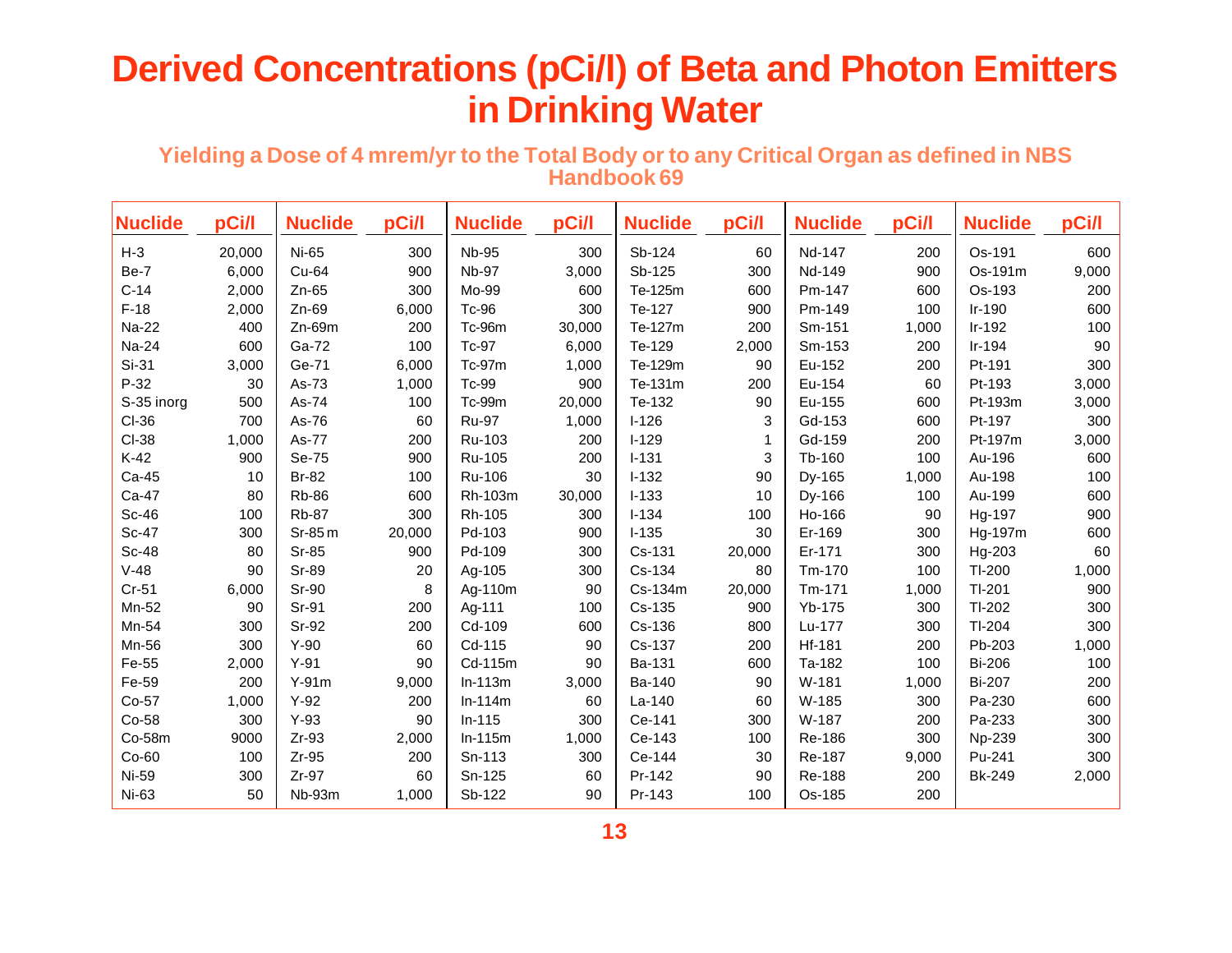## **8. How Can I Tell If I Am in Violation of the Radionuclides MCL?**

- If the running annual average of one year of quarterly samples at an EPTDS is greater than a radionuclides MCL, then your system is in violation.
	- If the running annual average of one year of quarterly samples is less than a radionuclides MCL, then your system is NOT in violation.
- $\blacksquare$  If any single sampling result is four times the MCL, then your system is in violation.
- $\blacksquare$  If any sampling result causes the running annual average at an EPTDS to be above an MCL, then your system is in violation.
	- Remember that if you sample once every 3, 6, or 9 years and an EPTDS has a result above an MCL, this may not be an MCL violation. Having a result greater than a radionuclide MCL will put you on an increased monitoring schedule where you will have to collect quarterly samples. If the running annual average of one year of quarterly samples is greater than a radionuclides MCL, then you are in violation.

### **How Many Samples Will Be Used to Determine If I Am in Compliance?**

The State will use the results from ALL of the samples, even if you have taken more. If your State allows you to take more than the required number of samples, all of them will be averaged to determine compliance.

If you don't collect all of the required samples, you have committed a monitoring and reporting violation. The State will take the average of the samples you collected to determine if you have also committed an MCL violation.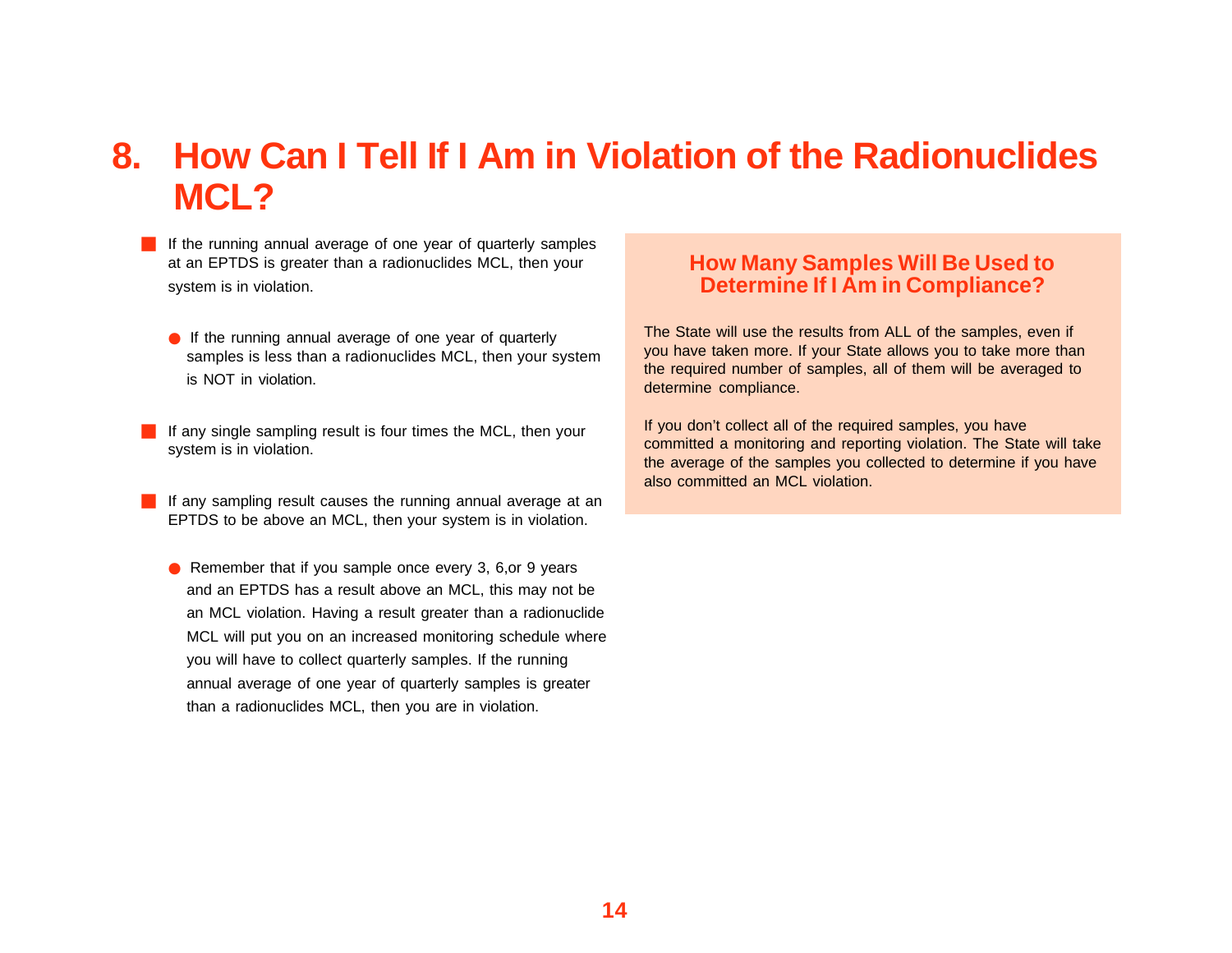## **9. What Do I Have to Tell My Customers?**

Letting your customers know what is happening with their water is one of your responsibilities. Informed customers are more likely to understand the need for new treatment, infrastructure changes, and rate increases. While you should try to communicate with your customers regularly, there are three occasions when you must provide information:

- 1. If you have an MCL violation.
	- You must let your customers know within 30 days.
	- You can send a mailing to all people served by the system (includes all billed and non-billed customers), publish the information in a local newspaper, post the notice in public places or on the Internet, or deliver it through community organizations.
- 2. If you fail to take a required sample or the State finds you in violation of other monitoring or testing requirements.
	- You can send out one notice every year for all of these violations.
	- If you can coordinate the timing, the notice may be included in your annual Consumer Confidence Report (CCR) (see explanation below).
- 3. On July 1 of every year, when you must deliver a CCR to your customers.
- The CCR is a "snapshot" of the quality of the water over the past year.
- The CCR Rule requires you to tell your customers about any violations, the actions you took to fix the violations, and any potential health effects from the violations.
- If you violate a radionuclides MCL you must include in your CCR the specific health-effects language in the table on the next page.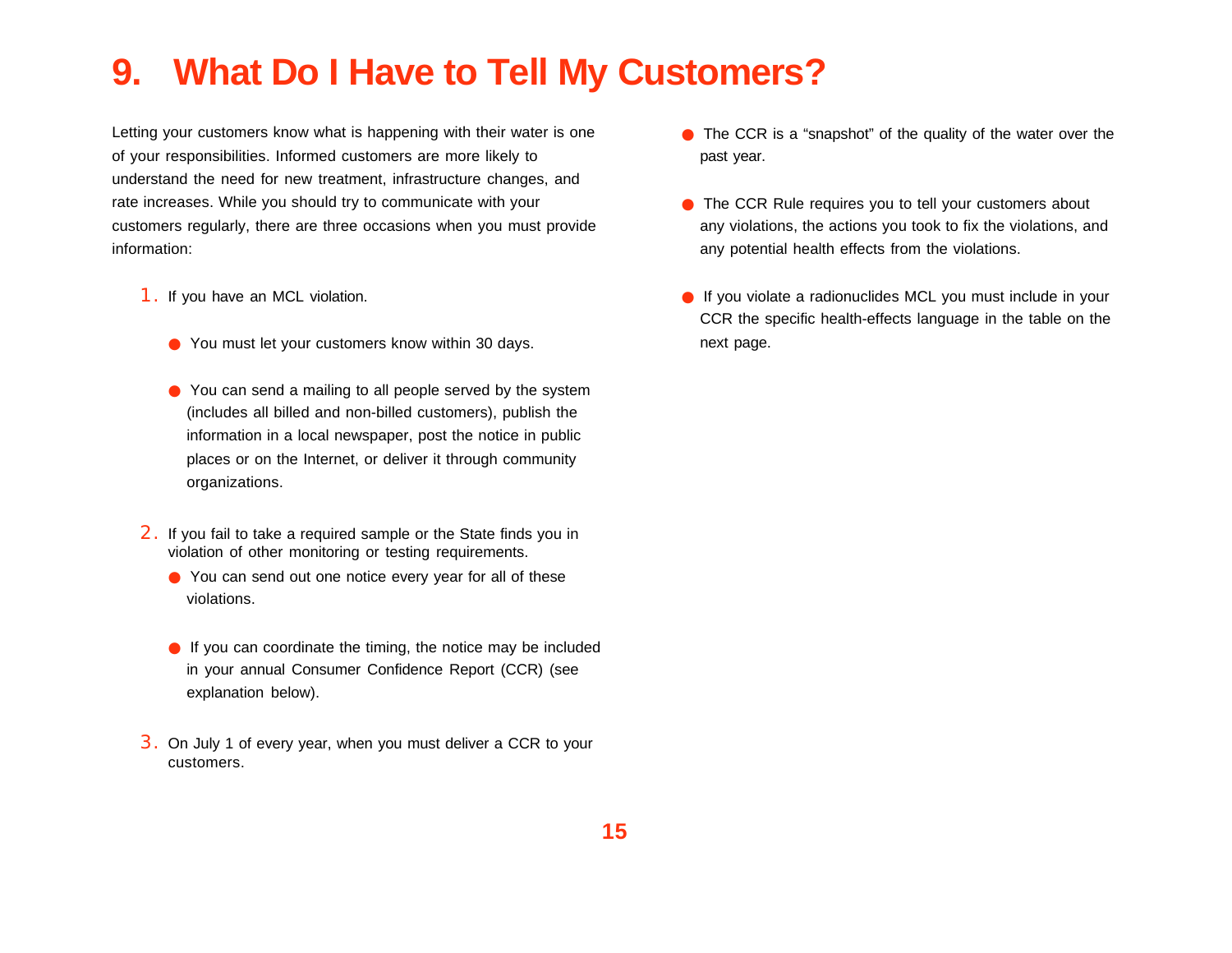| <b>Contaminant</b>                    | <b>Source</b>                | <b>Health Effects</b>                                                                                                                                                                                                                                                            |
|---------------------------------------|------------------------------|----------------------------------------------------------------------------------------------------------------------------------------------------------------------------------------------------------------------------------------------------------------------------------|
| Alpha Emitters                        | Erosion of natural deposits  | Certain minerals are radioactive and may emit a form of radiation known as alpha<br>radiation. Some people who drink water containing alpha emitters in excess of the<br>MCL over many years may have an increased risk of getting cancer.                                       |
| Combined radium-226<br>and radium-228 | Erosion of natural deposits  | Some people who drink water containing radium-226 or 228 in excess of the MCL over<br>many years may have an increased risk of getting cancer.                                                                                                                                   |
| Uranium                               | Erosion of natural deposits  | Some people who drink water containing uranium in excess of the MCL over many<br>years may have an increased risk of getting cancer and kidney toxicity.                                                                                                                         |
| Beta and Photon<br>Emitters*          | Erosion of natural deposits* | Certain minerals are radioactive any may emit forms of radiation known as photons<br>and beta radiation. Some people who drink water containing beta particle and photon<br>radioactivity in excess of the MCL over many years may have an increased risk of<br>getting cancer.* |

<sup>\*</sup>EPA recognizes that there is an error in the Rule's language as relates to the beta and photon emitters CCR language, which appears verbatim in the table above. The beta and photon emitters that EPA regulates are all man made, and the sources of these regulated contaminants are their improper use, storage, discharge, and disposal from commercial, industrial, and military activities. The health effects language refers to minerals that are radioactive. The Rule, however, applies only to man-made substances that do not occur in mineral form.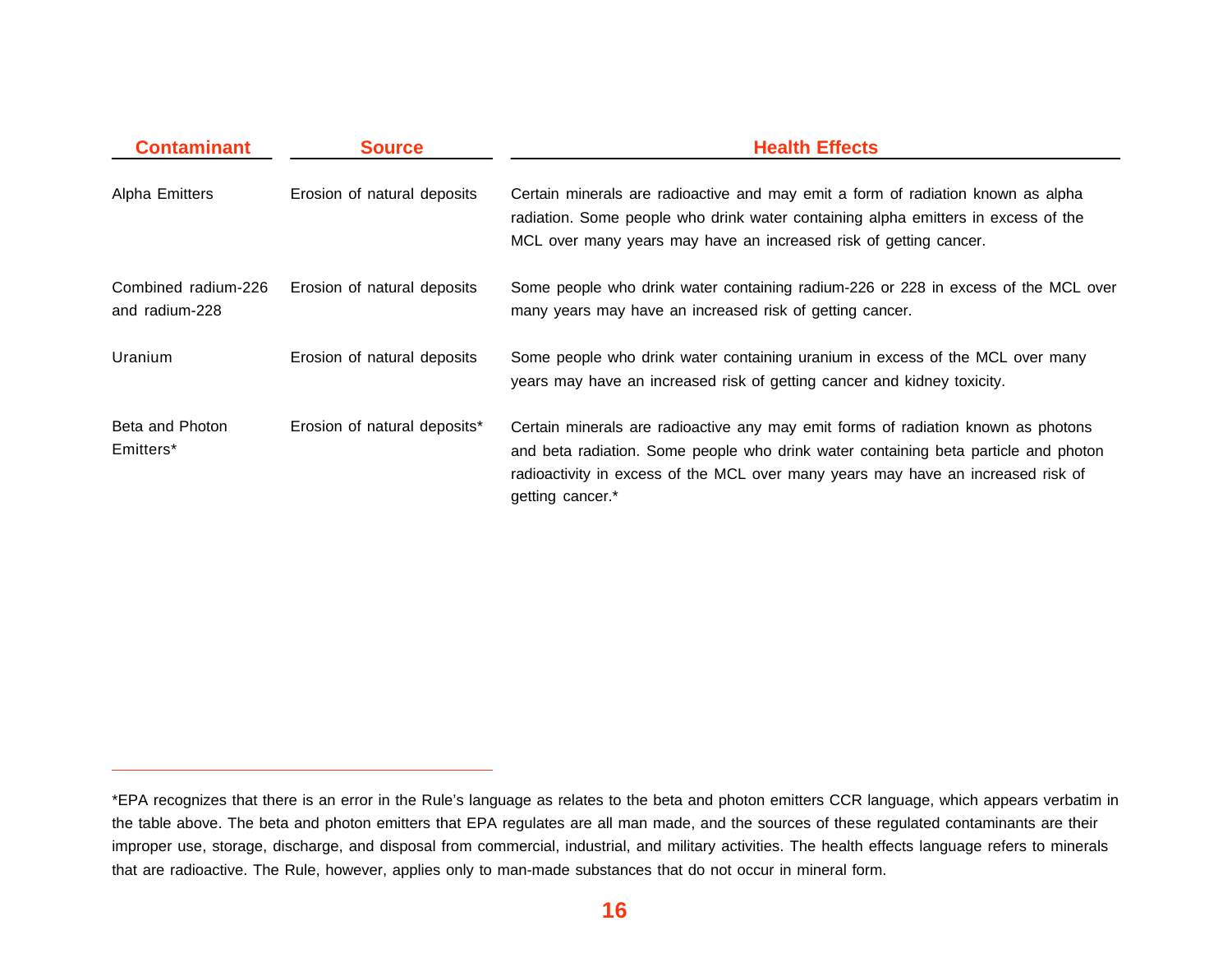### **10. What Do I Have to Report to the State?**

The Radionuclides Rule follows the same reporting requirements as other drinking water regulations in terms of what you must report to your State.

**Analytical Results.** You have to report the entire analytical result, including the standard deviation. Remember that you can't round your results. Though the requirements may differ slightly from one State to another, generally you need to report your results no more than 10 days after you get the results from the lab, or no more than 10 days following the end of a monitoring period, whichever is shorter. You do not have to report results or MCL violations to your State if your laboratory already does this for you. Contact your laboratory if you are unsure of its practices.

**Violations.** Anytime you exceed an MCL or fail to fulfill a monitoring requirement, you have to report the violation **to the State within 48 hours**. This notification is in addition to any public notices you are required to send to your customers.

**Public Notice.** Anytime you send out a public notice, you also need to send a copy to the State. You also have to send a letter certifying that you have met all the public notification requirements. Both a copy of the notice and the certification letter are due **to the State within 10 days** of sending out the public notice.

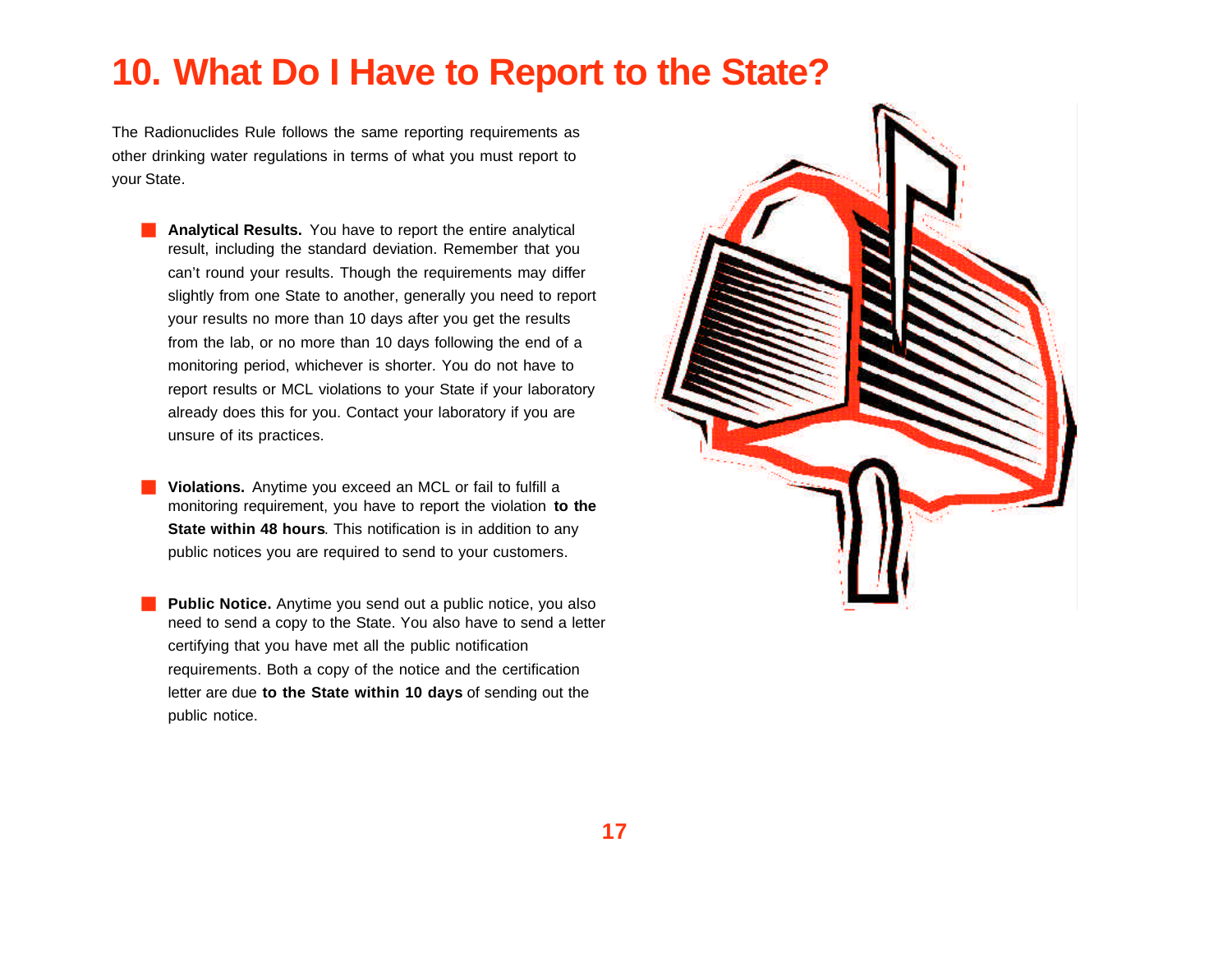### **11. What Compliance Options Do I Have?**

There are several ways that small systems with high levels of radionuclides can protect their customers, including:

- Source Water Changes
- Water Blending
- **Consolidation**
- **Treatment**

#### **Source Water Changes**

Water systems located in areas with high levels of man-made or naturally occurring radionuclides need to be very careful about what water sources they choose to use. If you find that the radionuclide levels in an existing water source are too high, you may wish to abandon this source and develop a new one. While developing a new source can prove quite expensive, in the long run, a source change may be the most cost-effective way to produce water that has low levels of radionuclides. Yet, new sources come with their own challenges, and systems must remember that new sources, while lower in radionuclide levels, may contain higher levels of other contaminants that require treatment.

#### **Water Blending**

Systems may also consider blending water from a source that has high levels of radionuclides with water from a source with low levels of radionuclides. Adding additional source water may help reduce the level of contamination below the MCL and help you meet the requirements of the Radionuclides Rule.

#### **Consolidation**

Small water systems face the technical problems of larger systems but often lack larger systems' financial reserves. Treatment technologies and strategies that are effective on a large scale may be much too expensive for a small water system. Working with other water systems may allow you to lower costs and simplify management while continuing to provide your customers with safe water. You may consolidate with another established water system that has a history of safe water and then purchase water from the system or interconnect and function as a single, larger system. Another option may include consolidating management, which involves sharing operators and technical staff. Sharing management could also include bulk purchasing agreements and the joint use of materials, supplies, or nonessential equipment.

#### **Treatment**

Treatment to lower levels of radionuclides in your drinking water will be necessary if your source water contains radionuclides in excess of an MCL and developing an alternative source, blending, or consolidation are not feasible. Small systems can use several types of treatment technologies to reduce the amount of radionuclides in their water. Section 11 has more information on treatment.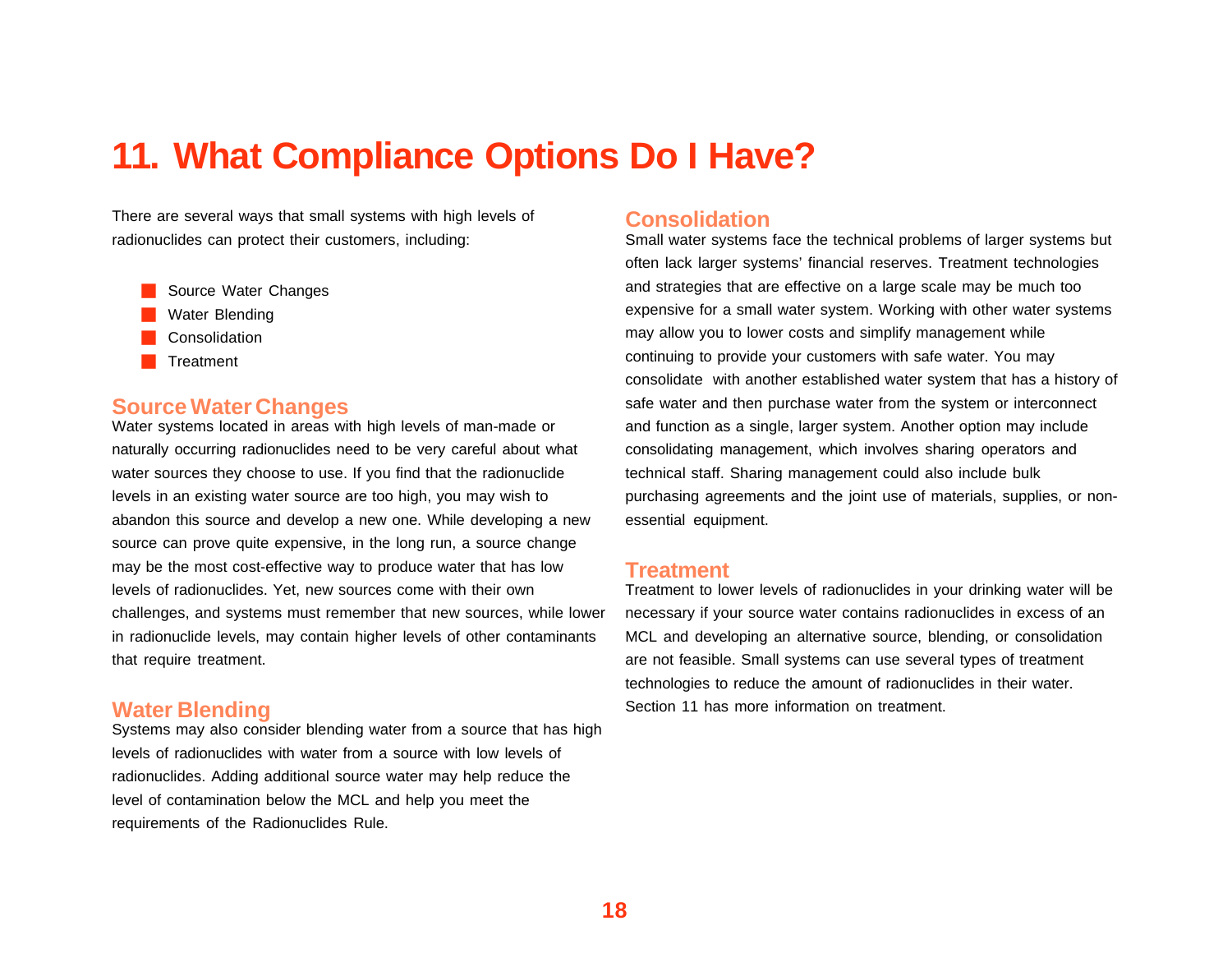## **12. How Can I Treat My System's Water to Meet the MCL?**

Treatment to lower the levels of radionuclides in your drinking water will be necessary if your source water contains high levels of radionuclides and an alternative source is not available or switching sources would be cost prohibitive. Small systems can use several types of treatment technologies to lower the amount of radionuclides in their water.

EPA has approved the following best available technologies (BATs) and small system compliance technologies (SSCTs) for removing radionuclides from water:

contaminant concentrations, which may cause waste disposal problems. If you choose to install POU devices in your community, you should work with your State to develop a program for long-term operation, maintenance, and monitoring to make sure the units are operating correctly.

The list on the next page provides more information on the SSCTs, including required operator skill level, raw water quality considerations, and which technologies are appropriate for different sizes of systems.

- Ion Exchange (BAT, SSCT)
- Reverse Osmosis (BAT, SSCT)
- Lime Softening (BAT, SSCT)
- Enhanced Coagulation/Filtration (BAT, SSCT)
- Green Sand Filtration (SSCT)
- Co-precipitation with Barium Sulfate (SSCT)
- Electrodialysis/Electrodialysis Reversal (SSCT)
- Pre-formed Hydrous Manganese Oxide Filtration (SSCT)
- Activated Alumina (SSCT)

EPA has also approved the use of two point-of-use (POU) devices: POU ion exchange and POU reverse osmosis. POU units treat water only at a particular tap or faucet. For some small systems, POU treatment strategies may be cheaper than central treatment technologies. Because the treatment units will be located at many different locations, however, there may be higher administrative and monitoring costs. (For example, you may have to take samples from each unit, rather than from a single, central location.) Also, regeneration solution from POU ion exchange contains high

### **Technology Considerations**

When choosing a technology, remember:

- $\blacktriangleright$  The Radionuclides Rule is but one regulation among many. Select a technology that can remove whatever contaminants your system has, at the most affordable cost.
- Your operator may need additional training.
- $\blacktriangledown$  The chosen technology may have waste disposal issues. See Section 13 for more information on handling waste.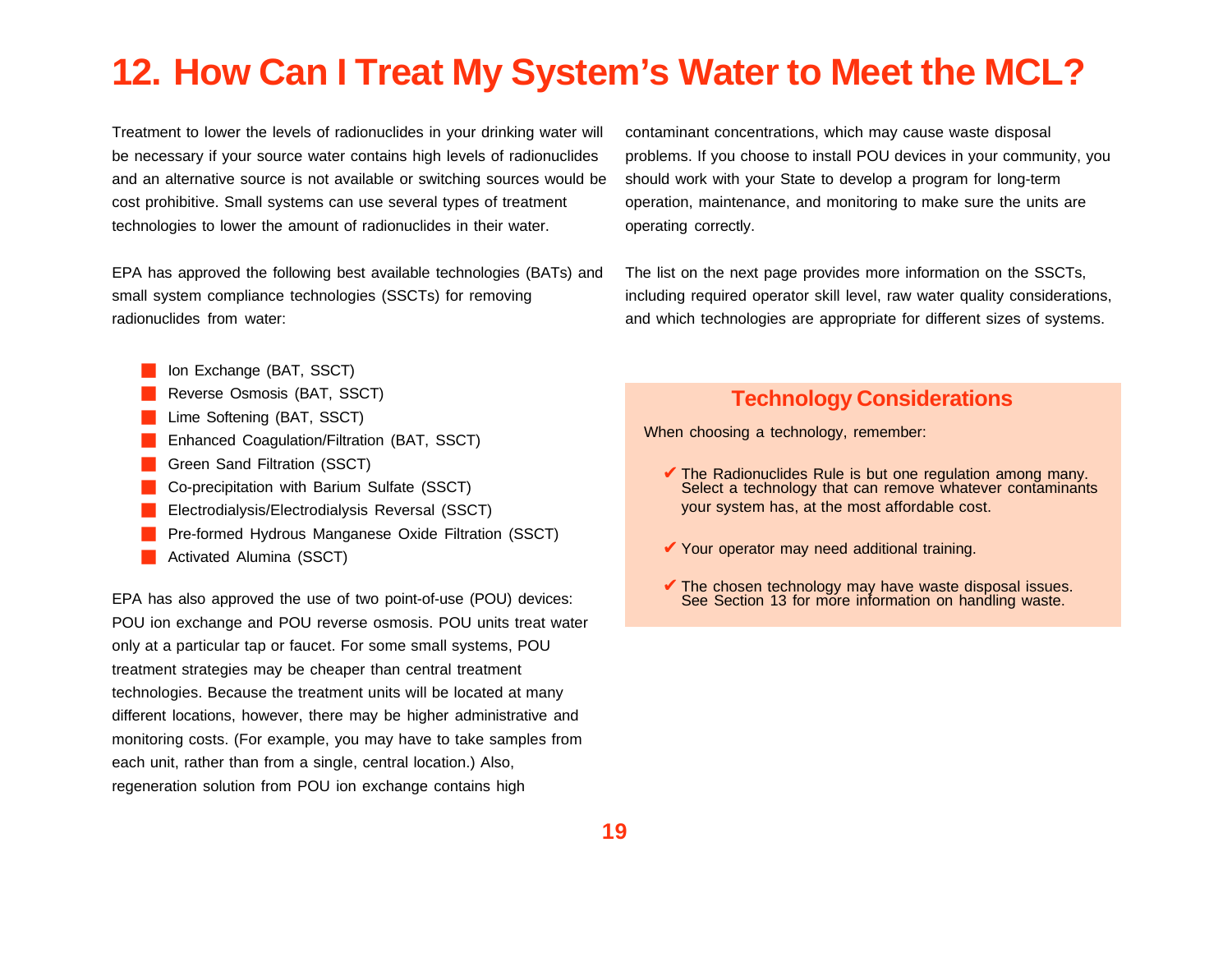| List of Small System Compliance Technologies for Radionuclides and Limitations of Use                                                                                                                                                                                                                                                                                                                                                                                                                                                             |              |                                                |                                                                                           |                                                                 |                                                  |                     |  |
|---------------------------------------------------------------------------------------------------------------------------------------------------------------------------------------------------------------------------------------------------------------------------------------------------------------------------------------------------------------------------------------------------------------------------------------------------------------------------------------------------------------------------------------------------|--------------|------------------------------------------------|-------------------------------------------------------------------------------------------|-----------------------------------------------------------------|--------------------------------------------------|---------------------|--|
|                                                                                                                                                                                                                                                                                                                                                                                                                                                                                                                                                   |              |                                                |                                                                                           | <b>Compliance Technologies</b><br>Appropriate for System Size** |                                                  |                     |  |
| <b>Unit Technologies</b>                                                                                                                                                                                                                                                                                                                                                                                                                                                                                                                          | Limitations* | <b>Operator Skill</b><br><b>Level Required</b> | <b>Raw Water Quality and</b><br><b>Range Considerations</b>                               | 25-500                                                          | $501 - 3,300$                                    | $3,301 -$<br>10,000 |  |
| Ion Exchange (IE)                                                                                                                                                                                                                                                                                                                                                                                                                                                                                                                                 | a            | Intermediate                                   | All ground waters                                                                         | C, B, U                                                         | C, B, U                                          | C, B, U             |  |
| Point of Use (POU) IE                                                                                                                                                                                                                                                                                                                                                                                                                                                                                                                             | b            | Basic                                          | All ground waters                                                                         | C, B, U                                                         | C, B, U                                          | C, B, U             |  |
| Reverse Osmosis (RO)                                                                                                                                                                                                                                                                                                                                                                                                                                                                                                                              | C            | Advanced                                       | Surface waters that usually require<br>pre-filtration                                     | C, G, B                                                         | C, G, B, U                                       | C, G, B, U          |  |
| POU RO                                                                                                                                                                                                                                                                                                                                                                                                                                                                                                                                            | b            | Basic                                          | Surface waters that usually require<br>pre-filtration                                     | C, G, B, U                                                      | C, G, B, U                                       | C, G, B, U          |  |
| Lime Softening                                                                                                                                                                                                                                                                                                                                                                                                                                                                                                                                    | d            | Advanced                                       | All waters                                                                                | C                                                               | C, U                                             | C, U                |  |
| <b>Green Sand Filtration</b>                                                                                                                                                                                                                                                                                                                                                                                                                                                                                                                      | e            | <b>Basic</b>                                   |                                                                                           | C                                                               | C                                                | С                   |  |
| Co-precipitation with Barium Sulfate                                                                                                                                                                                                                                                                                                                                                                                                                                                                                                              | f            | Intermediate to Advanced                       | Ground waters with suitable water<br>quality                                              | C                                                               | C                                                | C                   |  |
| Electrodialysis/Electrodialysis Reversal                                                                                                                                                                                                                                                                                                                                                                                                                                                                                                          | N/A          | Basic to Intermediate                          | All ground waters                                                                         | C                                                               | $\mathsf{C}$                                     | Ċ                   |  |
| Re-formed Hydrous Manganese Oxide Filtration                                                                                                                                                                                                                                                                                                                                                                                                                                                                                                      | g            | Intermediate                                   | All ground waters                                                                         | $\mathsf{C}$                                                    | $\mathsf{C}$                                     | Ć                   |  |
| <b>Activated Alumina</b>                                                                                                                                                                                                                                                                                                                                                                                                                                                                                                                          | a. h         | Advanced                                       | All ground waters; competing anion<br>concentrations may affect<br>regeneration frequency | U                                                               | U                                                | U                   |  |
| <b>Enhanced Coaqulation/filtration</b>                                                                                                                                                                                                                                                                                                                                                                                                                                                                                                            |              | Advanced                                       | Can treat a wide range of water<br>qualities                                              | U                                                               | U                                                | U                   |  |
| *Footnotes:                                                                                                                                                                                                                                                                                                                                                                                                                                                                                                                                       |              |                                                |                                                                                           |                                                                 |                                                  |                     |  |
| a. Disposal options should be carefully considered before choosing this technology.                                                                                                                                                                                                                                                                                                                                                                                                                                                               |              |                                                |                                                                                           |                                                                 | $B =$ Beta partical activity and photon activity |                     |  |
| b. Requires careful long-term operations, maintenance, and monitoring plans to ensure proper performance.<br>c. Reject water disposal options should be carefully considered before choosing this technology.<br>d. Variable source water quality and complex water chemistry make this technology too complex for small water systems.<br>e. Removal efficiencies can vary depending on water quality.<br>f. This technology is most applicable to systems that have sufficiently high sulfate levels and that already have filtration in place. |              |                                                |                                                                                           | $C =$ Combined radium-226 and radium-228                        |                                                  |                     |  |
|                                                                                                                                                                                                                                                                                                                                                                                                                                                                                                                                                   |              |                                                |                                                                                           | $G =$ Gross alpha particle activity                             |                                                  |                     |  |
| g. This technology is most applicable to small systems that already have filtration in place.                                                                                                                                                                                                                                                                                                                                                                                                                                                     |              |                                                |                                                                                           | $U = Uranium$                                                   |                                                  |                     |  |
| h. Handling of chemicals required during regeneration and pH adjustment requires an adequately trained operator.<br>i. Assumes modication to a coagulation/filtration process already in place.                                                                                                                                                                                                                                                                                                                                                   |              |                                                |                                                                                           |                                                                 |                                                  |                     |  |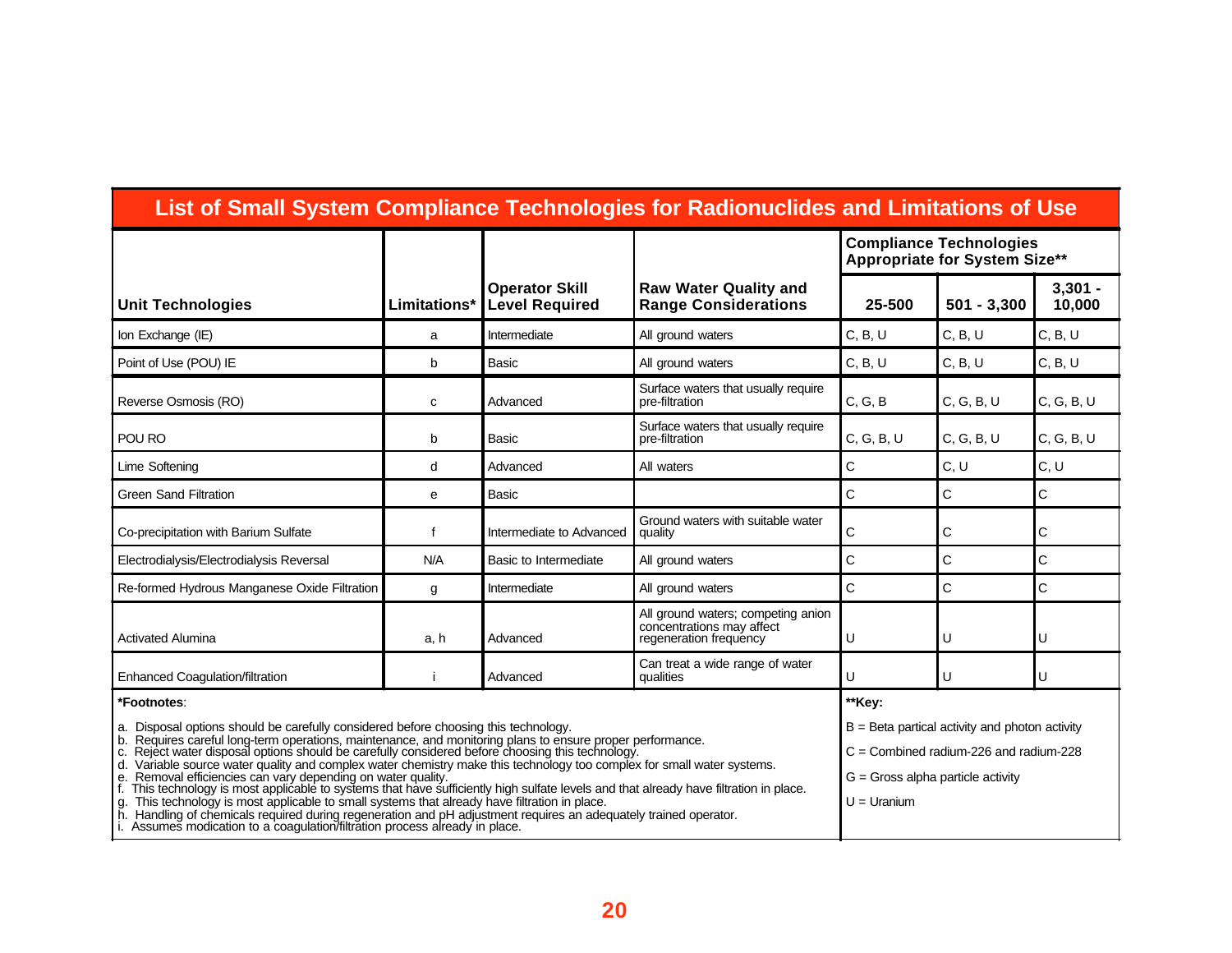## **13. What Do I Do with Water Treatment Waste?**

EPA is updating its guidelines that describe the safe handling and disposal of liquid wastes, sludges, and spent resins from treatment technologies such as those presented in Section 12. However, most of the requirements for dealing with technically enhanced naturally occurring radioactive material (TNORM) are not included within federal regulations. There may be State and local requirements, or requirements of the landfill or sewage treatment plant.

The EPA guidelines will provide you with:

- Background information on water treatment technologies and the kinds of wastes they generate.
- Reasons why it is important to protect people from radiation, including information about federal programs and other regulations dealing with radioactive waste.
- Guidelines for several ways to dispose of solid and liquid wastes that contain radionuclides.
- Ways to protect workers who may be exposed to watertreatment wastes that contain radiation.

When complete, the guidelines will be posted on EPA's Web site.

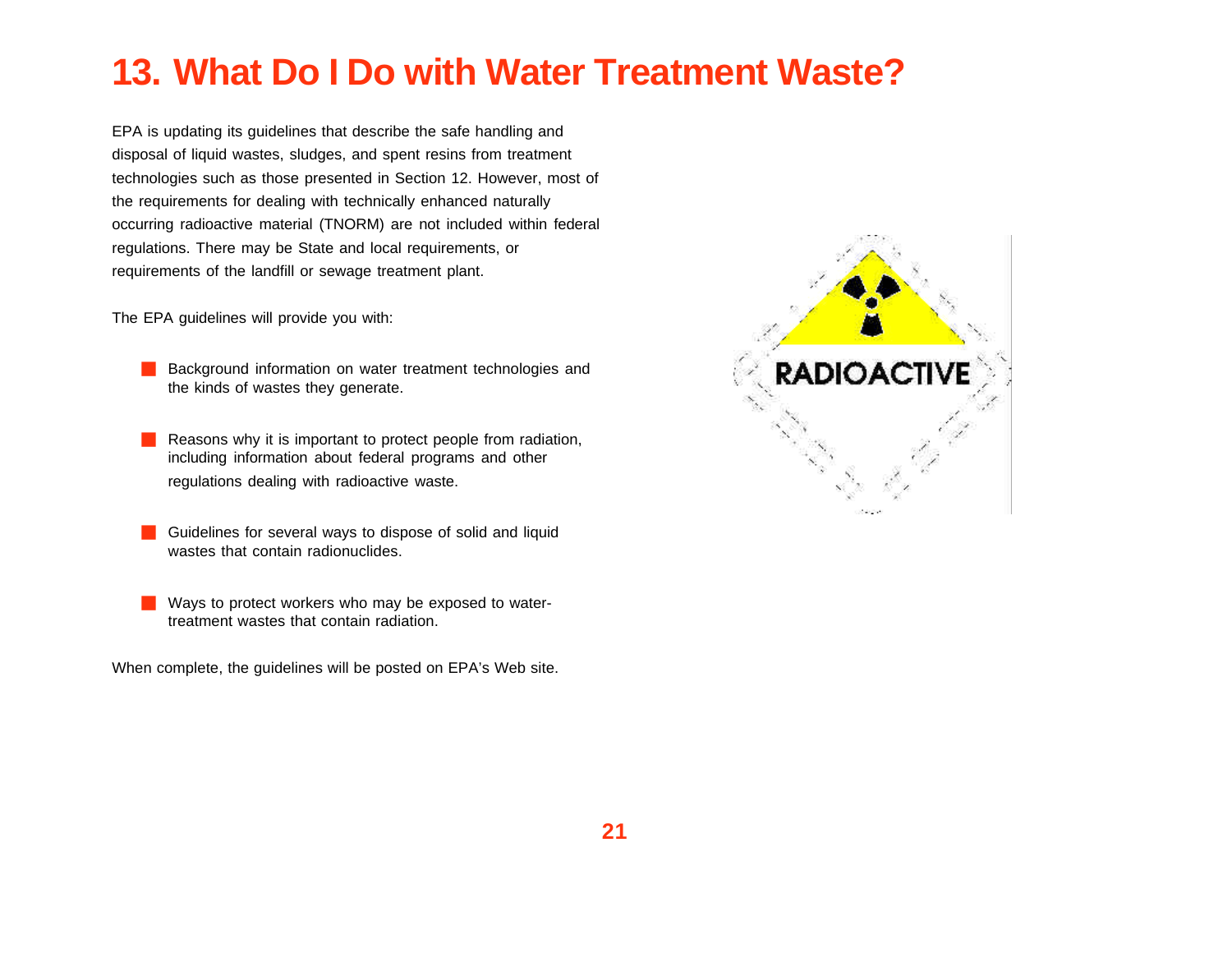## **14. How Can I Get More Time to Finance, Plan, Build, or Consolidate?**

The Radionuclides Rule provides States with the flexibility to alter certain requirements on a case-by-case basis, in response to extraordinary local circumstances. Granting variances and exemptions are two ways States can exercise their flexibility. Since a system with a variance or exemption will be supplying water with levels of radionuclides above the MCLs, variances and exemptions are difficult to obtain.

#### **Variances**

If you install a Best Available Technology (BAT) or a Small System Compliance Technology (SSCT) and still cannot meet the MCL requirements because of the quality of your raw water, you may be eligible for a variance. A variance gives you more time to come into compliance, but requires you to:

- Enter into a compliance schedule with your State's regulatory agency.
- Deliver water that does not result in an unreasonable risk to health.

#### **Exemptions**

An exemption means you don't have to comply with an MCL for 3 to 9 years. The Safe Drinking Water Act prohibits States from issuing exemptions for rules in effect before 1986. Because the MCLs for gross alpha, radium 226/228, and total beta particle and photon emitters were put into effect by the 1976 Rule, you cannot get an exemption for these contaminants.

If you are operating before the effective date of the rule (December 8, 2003) and are unable to comply with the MCL, you may be eligible for an exemption. Your State may issue an exemption after determining that there are no alternative sources of supply, that changing the structure of your system won't lead to compliance, and the exemption will not result in an unreasonable risk to public health. If you begin operating after December 8, 2003, you are not eligible for an exemption.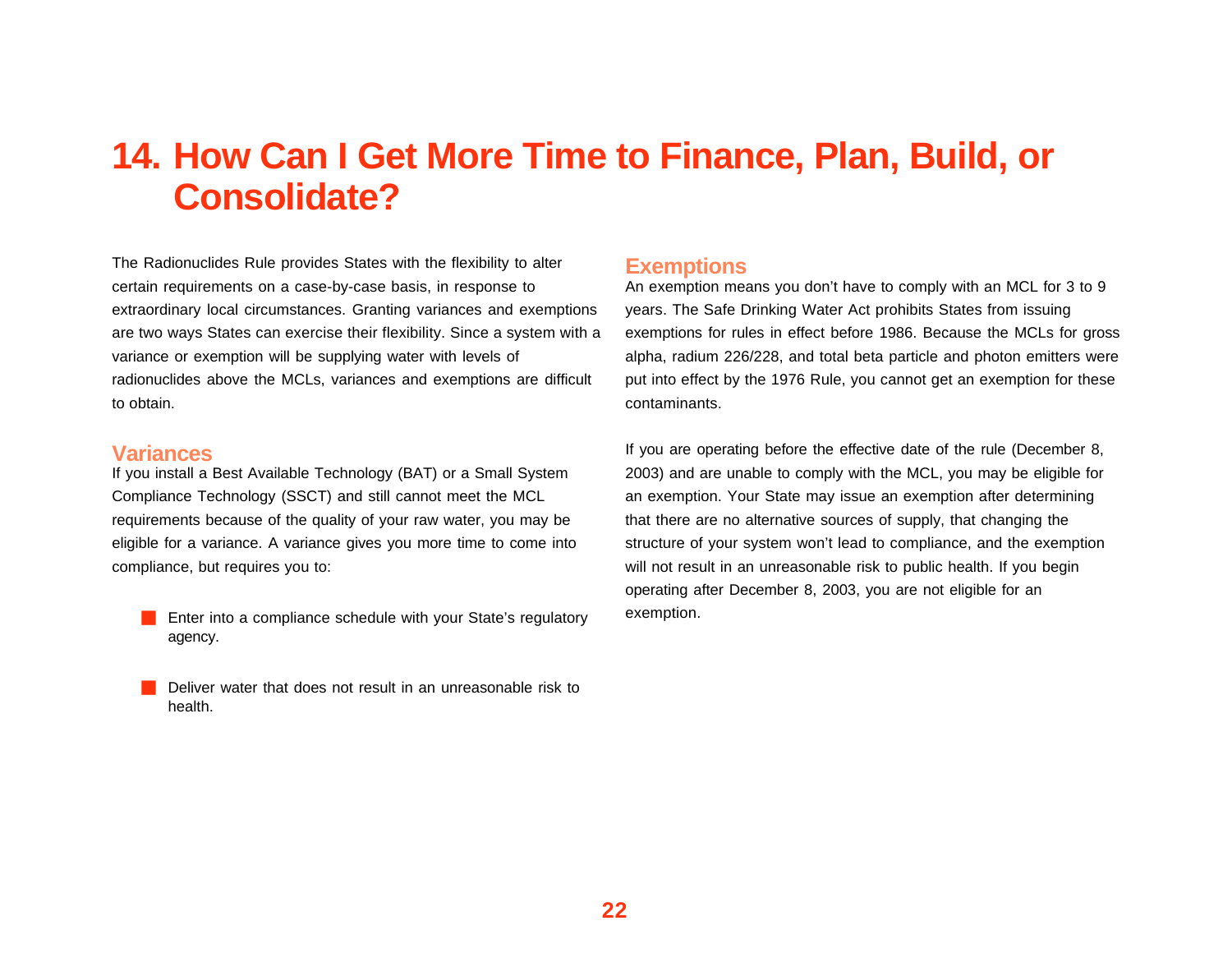## **15. Where Can I Get More Information?**

Additional information is available from:

- **n** EPA Safe Drinking Water Hotline: (800) 426-4791
- EPA Safewater Web site:
	- EPA has posted the text of the Radionuclides Rule, the Radionuclides Implementation Guidance, a fact sheet, quick reference guide, and other information about the Radionuclides Rule
		- ▲ Text: www.epa.gov/safewater/rads/radfr.html.
		- ▲ Guidance, etc.: http://www.epa.gov/safewater/rads/implement.html
- American Water Works Association: www.awwa.org
- **n** Association of State Drinking Water Administrators: www.asdwa.org
- National Ground Water Association: www.ngwa.org
- National Rural Water Association: www.nrwa.org

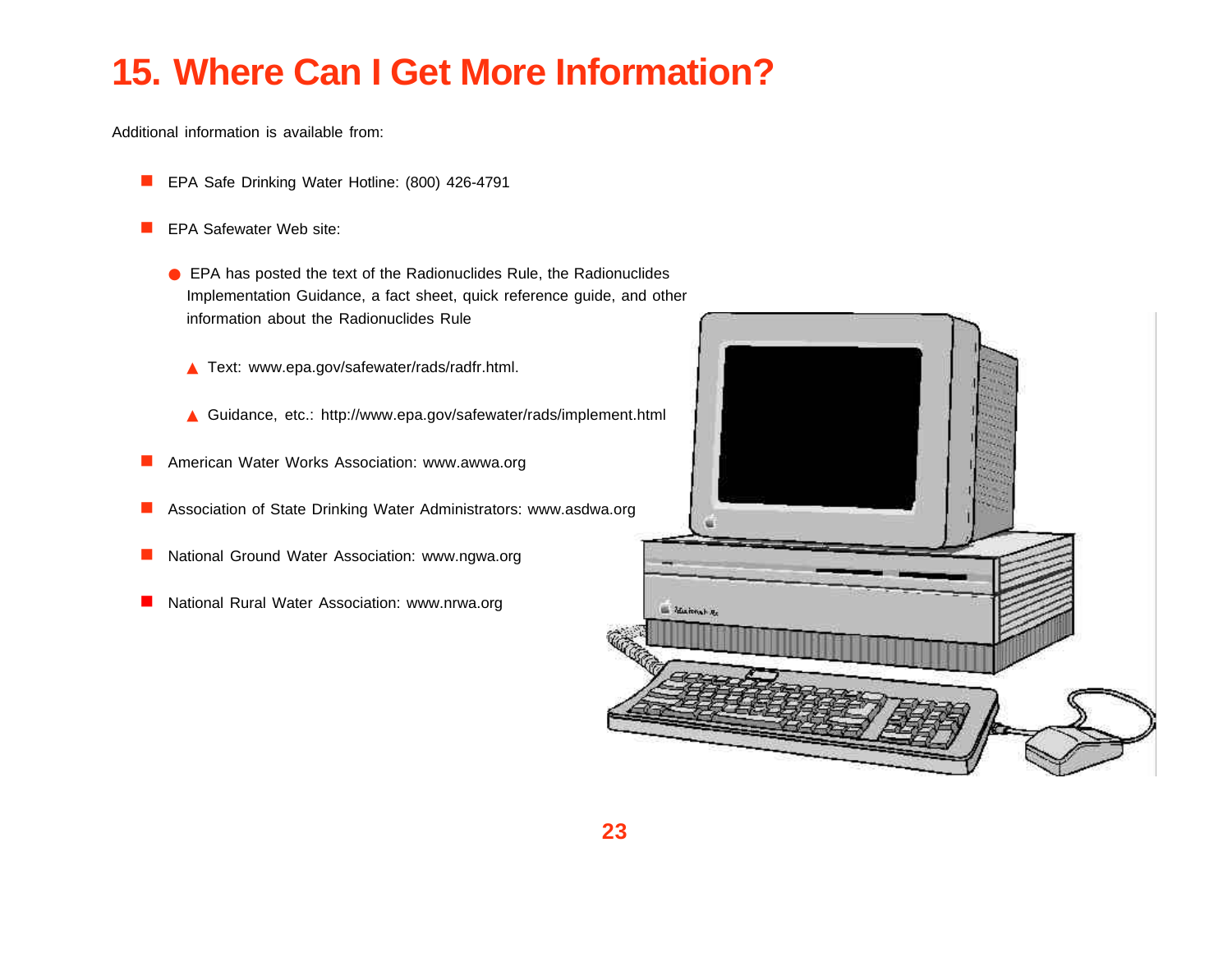# **16. Who Can I Contact for More Information?**

| <b>EPA REGION 1</b>                                                             | www.epa.gov/region1/                             | $(617) 565 - 3543$ |  |
|---------------------------------------------------------------------------------|--------------------------------------------------|--------------------|--|
| <b>Connecticut</b>                                                              |                                                  |                    |  |
| Department of Publlc Health: Water Supplies Section                             | www.state.ct.us/dph/                             | (860) 509-7333     |  |
| <b>Maine</b>                                                                    |                                                  |                    |  |
| Maine Department of Human Services: Division of Health Engineering              | http://janus.state.me.us/dhs/eng/water/index.htm | (207) 287-2070     |  |
| <b>Massachusetts</b>                                                            |                                                  |                    |  |
| Department of Environmental Protection: Drinking Water Program                  | www.state.ma.us/dep/brp/dws/dwshome.htm          | (617) 292-5770     |  |
| <b>New Hampshire</b>                                                            |                                                  |                    |  |
| Department of Environmental Services: Water Supply Engineering<br><b>Bureau</b> | www.des.state.nh.us/wseb/                        | (603) 271-3139     |  |
| Rhode Island                                                                    |                                                  |                    |  |
| Department of Health: Office of Drinking Water Quality                          | www.health.state.ri.us/environment/dwq.htm       | (401) 222-6867     |  |
| <b>Vermont</b>                                                                  |                                                  |                    |  |
| Department of Environmental Conservation: Water Supply Division                 | www.anr.state.vt.us/dec/watersup/wsd.htm         | (802) 241-3400     |  |
|                                                                                 |                                                  |                    |  |
| <b>EPA REGION 2</b>                                                             | www.epa.gov/region02/water/                      | (212) 637-3846     |  |
| <b>New Jersey</b>                                                               |                                                  |                    |  |
| Department of Environmental Protection: Bureau of Safe Drinking<br>Water        | www.state.nj.us/dep/watersupply/                 | (609) 292-5550     |  |
| <b>New York</b>                                                                 |                                                  |                    |  |
| Department of Health: Bureau of Public Water Supply Protection                  | www.health.state.ny.us/nysdoh/water/main.htm     | (518) 402-7650     |  |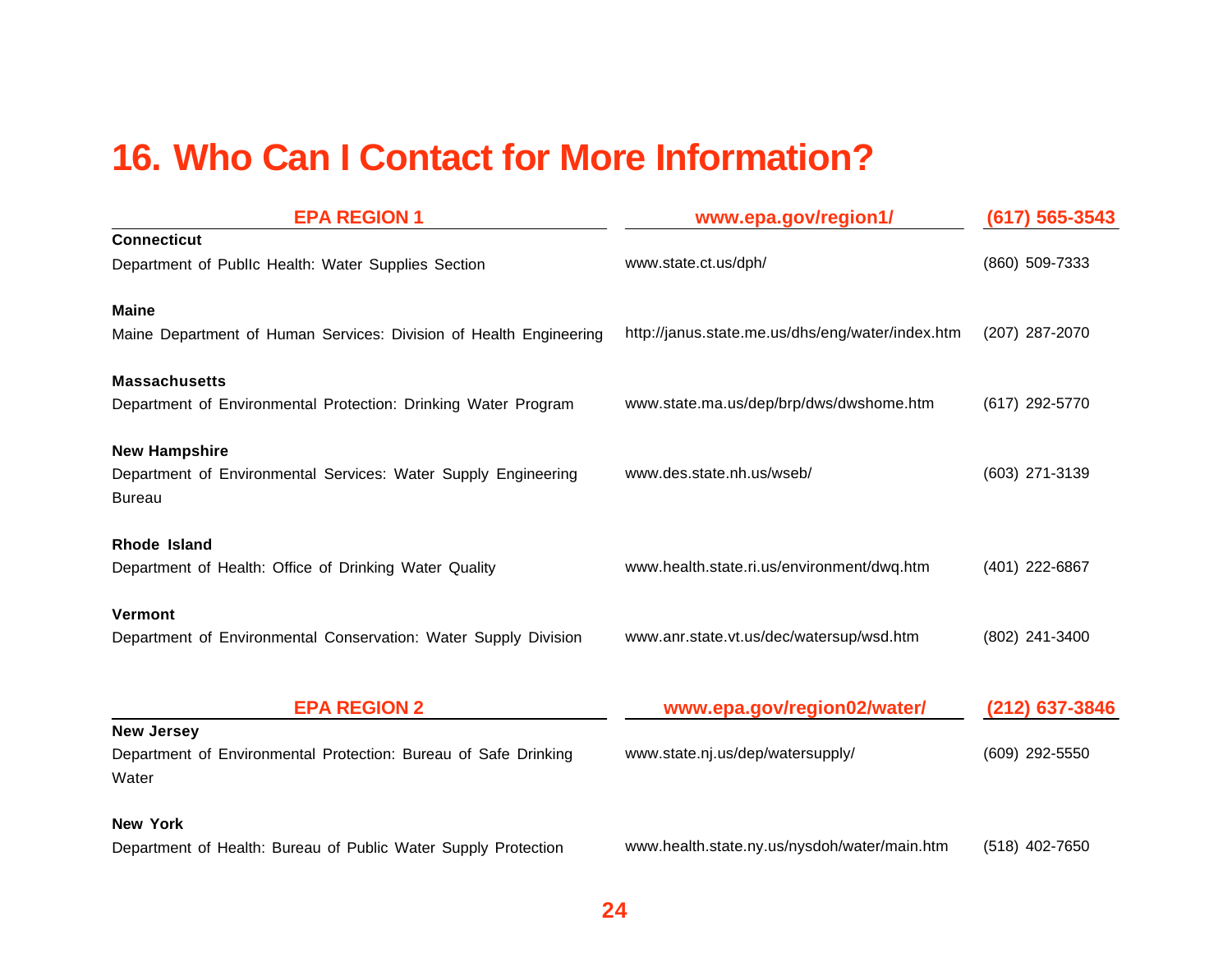#### **Puerto Rico**

Department of Health: Public Water Supply Supervision Program

(787) 754-6010 www.epa.gov/region02/cepd/compnum.htm#JCA

(340) 774-3320

#### **Virgin Islands**

Department of Planning & Natural Resources: Division of Environmental Protection

| <b>EPA REGION 3</b>                                             | www.epa.gov/region03/                      | (215) 814-3201 |  |
|-----------------------------------------------------------------|--------------------------------------------|----------------|--|
| <b>Delaware</b>                                                 |                                            |                |  |
| Delaware Health & Social Services: Division of Public Health    | www.state.de.us/dhss/dph/hsp.htm           | (302) 739-5410 |  |
| <b>District of Columbia</b>                                     |                                            |                |  |
| Environmental Health Administration: Water Resources Management | www.dchealth.com/eha/welcome.htm           | (202) 645-6601 |  |
| <b>Division</b>                                                 |                                            |                |  |
| <b>Maryland</b>                                                 |                                            |                |  |
| Department of the Environment: Public Drinking Water Program    | www.mde.state.md.us/                       | (410) 631-3702 |  |
| Pennsylvania                                                    |                                            |                |  |
| Department of Environmental Protection: Bureau of Water Supply  | www.dep.state.pa.us/dep/deputate/watermgt/ | (717) 787-9037 |  |
| Management                                                      | wsm/wsm.htm                                |                |  |
| Virginia                                                        |                                            |                |  |
| Department of Health: Division of Water Supply Engineering      | www.vdh.state.va.us/dwse/index.htm         | (804) 786-1767 |  |
| <b>West Virginia</b>                                            |                                            |                |  |
| Bureau for Public Health: Environmental Engineering Division    | www.wvdhhr.org/bph/enviro.htm              | (304) 558-2981 |  |
|                                                                 |                                            |                |  |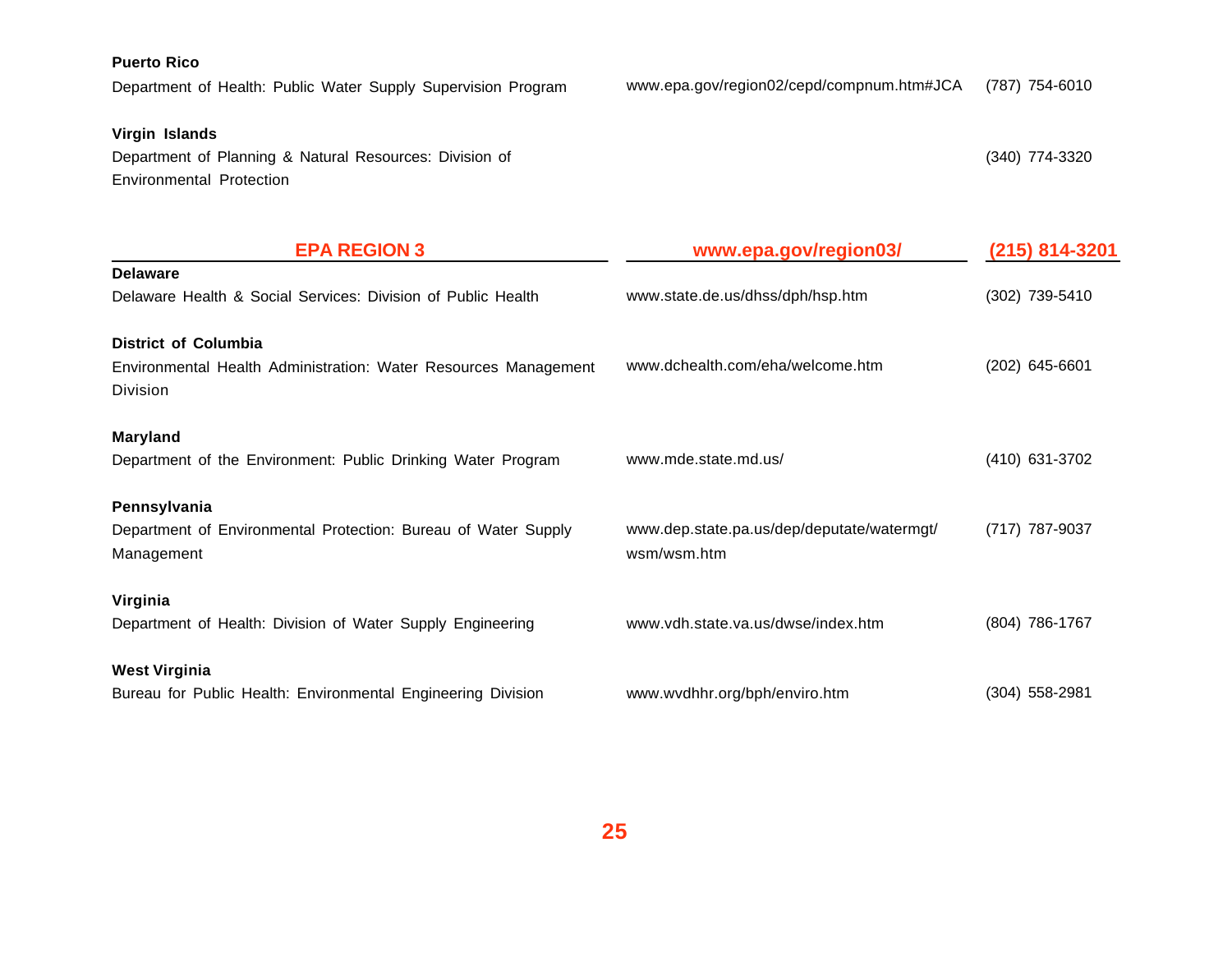| <b>EPA REGION 4</b>                                                                                      | www.epa.gov/region4/                                                            | (404) 562-9442 |
|----------------------------------------------------------------------------------------------------------|---------------------------------------------------------------------------------|----------------|
| Alabama                                                                                                  |                                                                                 |                |
| Department of Environmental Management: Water Supply Branch                                              | www.adem.state.al.us/EnviroProtect/Water/<br>water.htm                          | (334) 271-7773 |
| <b>Florida</b>                                                                                           |                                                                                 |                |
| Department of Environmental Protection: Drinking Water Section                                           | www8.myflorida.com/environment/learn/<br>waterprograms/drinkingwater/index.html | (850) 487-1762 |
| Georgia<br>Department of Natural Resources: Water Resources Branch                                       | www.ganet.org/dnr/environ/                                                      | (404) 656-5660 |
| Kentucky<br>Department for Environmental Protection: Drinking Water Branch                               | http://water.nr.state.ky.us/dw/                                                 | (502) 564-3410 |
| <b>Mississippi</b><br>Department of Health: Division of Water Supply                                     | www.msdh.state.ms.us/watersupply/index.htm                                      | (601) 576-7518 |
| <b>North Carolina</b><br>Department of Environment and Natural Resources: Public Water<br>Supply Section | www.deh.enr.state.nc.us/pws/index.htm                                           | (919) 733-2321 |
| <b>South Carolina</b><br>Department of Health & Environmental Control: Bureau of Water                   | www.scdhec.net/water/html/dwater.html                                           | (803) 734-5300 |
| <b>Tennessee</b><br>Department of Environment & Conservation: Division of Water Supply                   | www.state.tn.us/environment/dws/index.html                                      | (615) 532-0191 |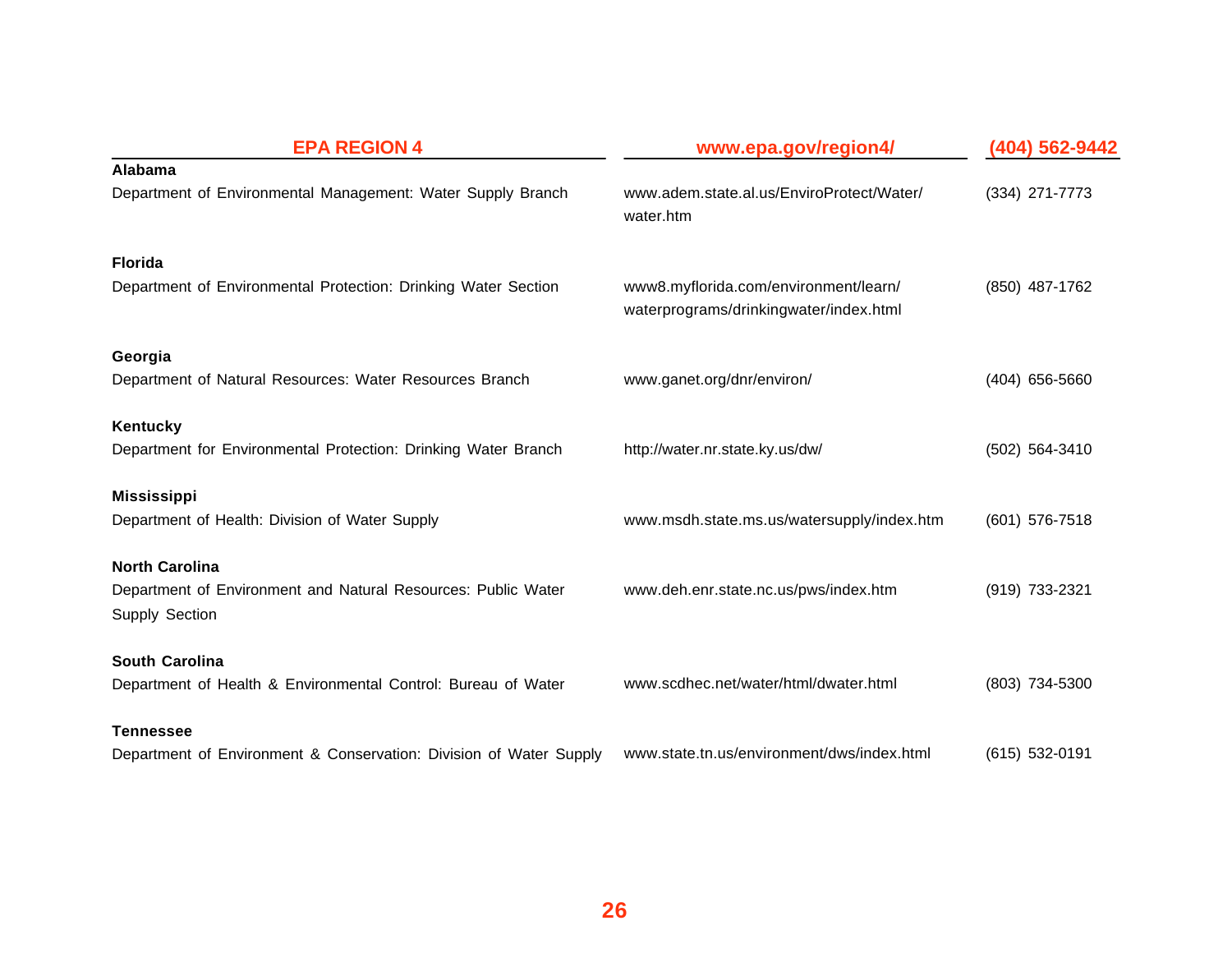| <b>EPA REGION 5</b>                                                                              | www.epa.gov/region5/                    | (312) 886-4239 |
|--------------------------------------------------------------------------------------------------|-----------------------------------------|----------------|
| <b>Illinois</b>                                                                                  |                                         |                |
| Environmental Protection Agency: Division of Public Water Supplies                               | www.epa.state.il.us/water/              | (217) 785-8653 |
| <b>Indiana</b>                                                                                   |                                         |                |
| Department of Environmental Management: Drinking Water Branch                                    | www.state.in.us/idem/owm/dwb/index.html | (317) 308-3281 |
| Michigan                                                                                         |                                         |                |
| Department of Environmental Quality: Drinking Water & Radiological<br><b>Protection Division</b> | www.deq.state.mi.us/dwr/                | (517) 335-9216 |
| <b>Minnesota</b>                                                                                 |                                         |                |
| Department of Health: Drinking Water Protection Section                                          | www.health.state.mn.us/divs/eh/eh.html  | (612) 215-0770 |
| Ohio                                                                                             |                                         |                |
| Environmental Protection Agency: Division of Drinking & Ground<br>Water                          | www.epa.state.oh.us/ddagw/              | (614) 644-2769 |
| Wisconsin                                                                                        |                                         |                |
| Department of Natural Resources: Bureau of Water Supply                                          | www.dnr.state.wi.us/org/water/dwg/      | (608) 266-2299 |
| <b>EPA REGION 6</b>                                                                              | www.epa.gov/region6/                    | (214) 665-2757 |
| <b>Arkansas</b>                                                                                  |                                         |                |
| Department of Health: Division of Engineering                                                    | www.healthyarkansas.com/eng/index.html  | (501) 661-2623 |
| Louisiana                                                                                        |                                         |                |
| Office of Public Health: Division of Environmental & Health Services                             | www.dhh.state.la.us/OPH/safewtr.htm     | (225) 568-5100 |
| <b>New Mexico</b>                                                                                |                                         |                |
| Environment Department: Drinking Water Bureau                                                    | www.nmenv.state.nm.us/field_op.html     | (505) 827-7536 |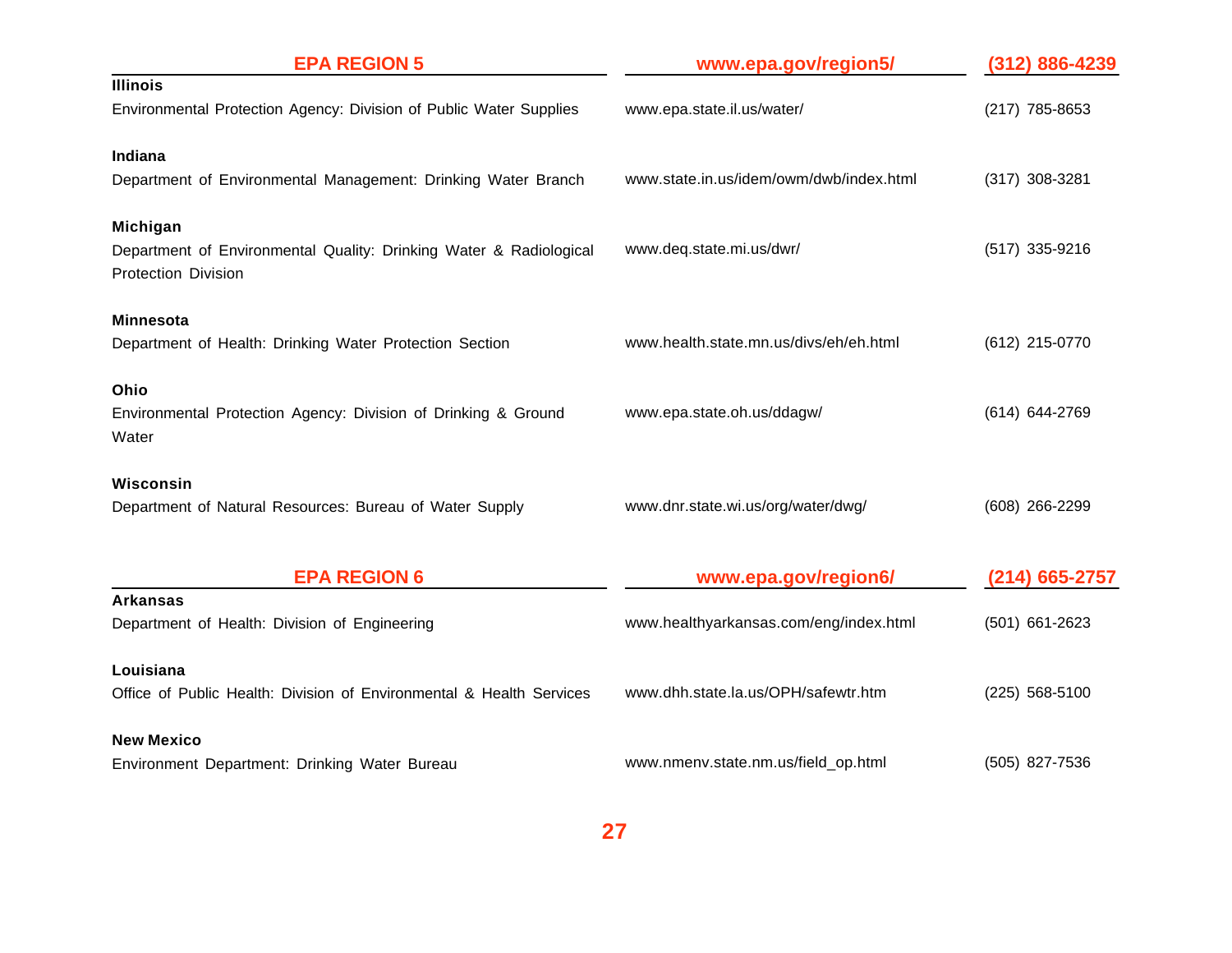| Oklahoma                                                                           |                                                                     |                |
|------------------------------------------------------------------------------------|---------------------------------------------------------------------|----------------|
| Department of Environmental Quality: Water Quality Division                        | www.deq.state.ok.us/water.html                                      | (405) 702-5100 |
| <b>Texas</b><br>Natural Resource Conservation Commission: Water Utilities Division | www.tnrcc.state.tx.us/water/wu/mon/                                 | (512) 239-6096 |
| <b>EPA REGION 7</b>                                                                | www.epa.gov/region7/                                                | (913) 551-7903 |
| Iowa<br>Department of Natural Resources: Water Supply Section                      | www.state.ia.us/government/dnr/organiza/epd/<br>wtrsuply/wtrsup.htm | (515) 281-8998 |
| Kansas<br>Department of Health & Environment: Public Water Supply Section          | www.kdhe.state.ks.us/water/pwss.html                                | (785) 296-5514 |
| <b>Missouri</b><br>Department of Natural Resources: Public Drinking Water Program  | www.dnr.state.mo.us/deq/pdwp/homepdwp.htm                           | (573) 751-5331 |
| <b>Nebraska</b><br>Department of HHS Regulation & Licensure                        | e-mail: anne.pamperl@hhss.ne.state.us                               | (402) 471-1009 |
| <b>EPA REGION 8</b>                                                                | www.epa.gov/region8/                                                | (303) 312-7021 |
| Colorado<br>Department of Public Health & Environment: Drinking Water Program      | www.cdphe.state.co.us/wq/wqhom.asp                                  | (303) 692-3500 |
| <b>Montana</b><br>Department of Environmental Quality: Public Water Supply Section | www.deq.state.mt.us/pcd/csb/index.htm                               | (406) 444-4323 |
| North Dakota<br>Department of Health                                               | www.ehs.health.state.nd.us/ndhd/environ/mf/<br>index.htm            | (701) 328-5211 |

**28**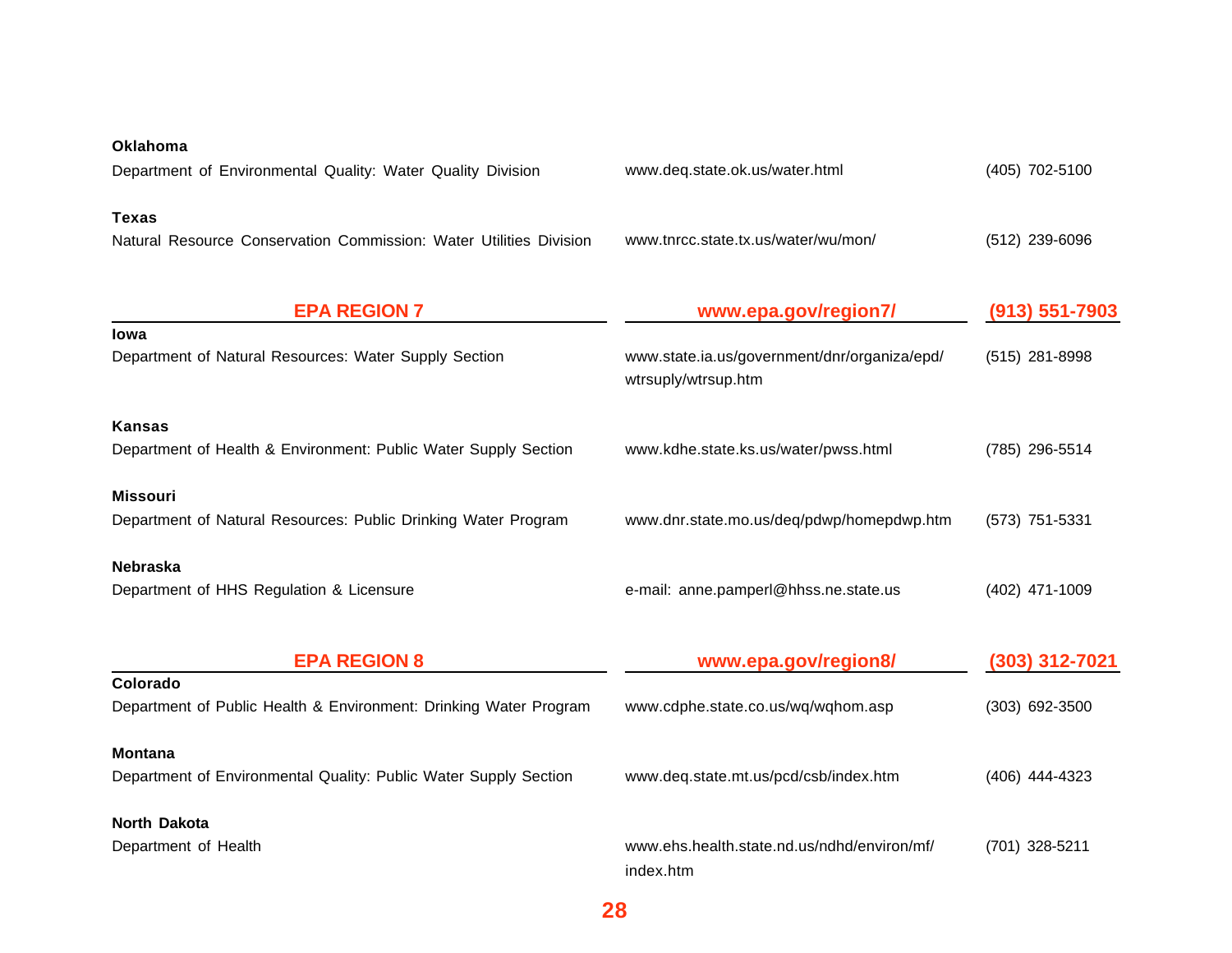| <b>South Dakota</b><br>Department of Environment & Natural Resources: Drinking Water<br>Program              | www.state.sd.us/denr/des/drinking/dwprg.htm          | (605) 773-3754 |
|--------------------------------------------------------------------------------------------------------------|------------------------------------------------------|----------------|
| Utah<br>Department of Environmental Quality: Division of Drinking Water                                      | www.deq.state.ut.us/eqdw/                            | (801) 536-4200 |
| Wyoming<br>EPA Region 8: Wyoming Drinking Water Program                                                      | www.epa.gov/region08/water/                          | (303) 312-6312 |
| <b>EPA REGION 9</b>                                                                                          | www.epa.gov/region9/                                 | (415) 744-1884 |
| Arizona<br>Department of Environmental Quality: Drinking Water Monitoring &<br><b>Assessment Section</b>     | www.adeq.state.az.us/environ/water/dw/<br>index.html | (602) 207-4644 |
| <b>California</b><br>Department of Health Services: Division of Drinking Water &<br>Environmental Management | www.dhs.cahwnet.gov/org/ps/ddwem/                    | (916) 323-6111 |
| <b>Hawaii</b><br>Department of Health: Environmental Management Division                                     | www.hawaii.gov/health/eh/eiemdw00.htm                | (808) 586-4258 |
| <b>Nevada</b><br>Department of Human Resources: Bureau of Health Protection<br>Services                      | www.state.nv.us/health/bhps/sdwp.htm                 | (775) 687-4750 |
| <b>American Samoa</b><br>EPA Region 9: American Samoa                                                        |                                                      | (684) 633-2304 |